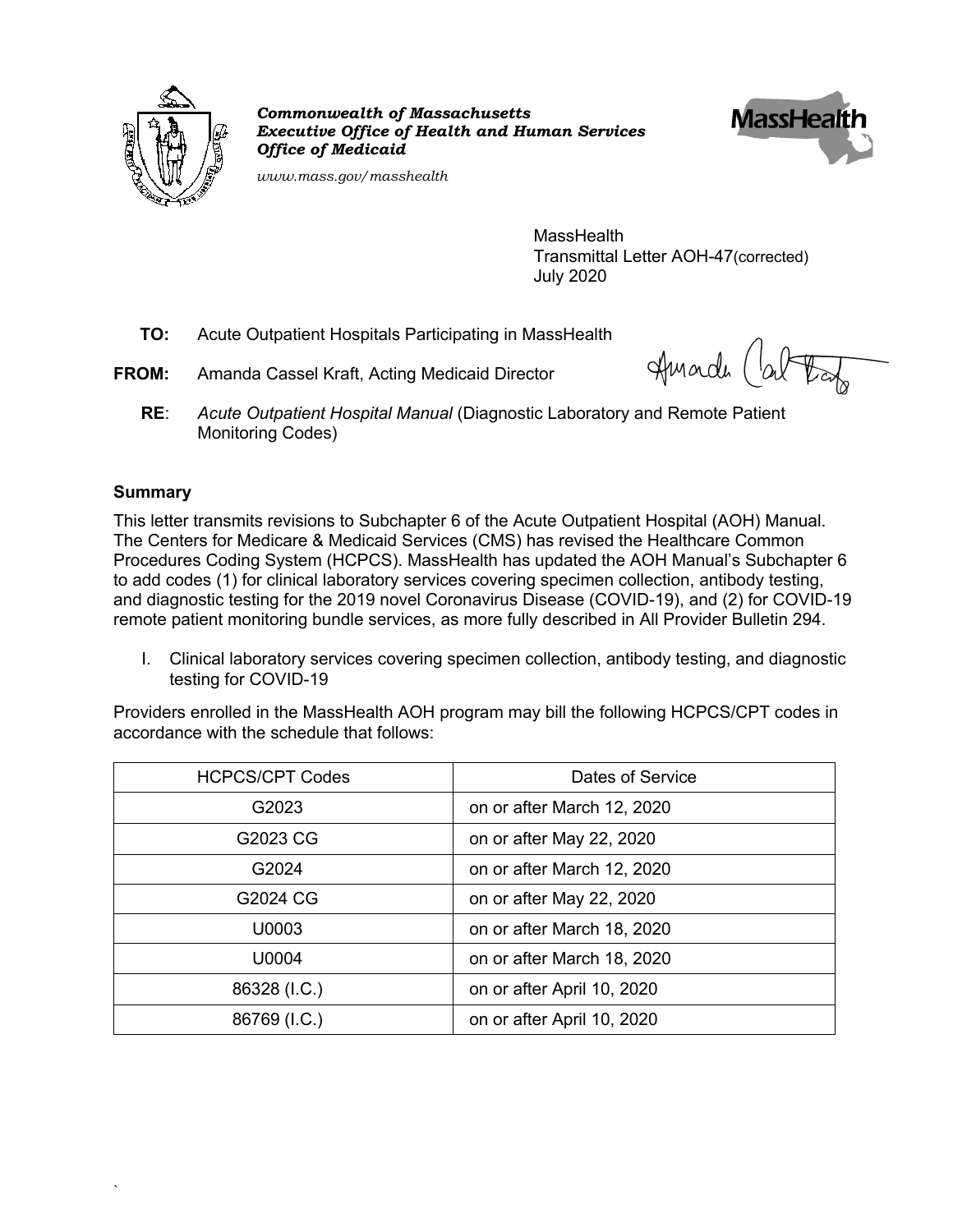MassHealth Transmittal Letter AOH-47(corrected) July 2020 Page 2 of 2

As a reminder, MassHealth-enrolled AOHs also may bill MassHealth for the codes below, relating to diagnostic testing for COVID-19. Please see Transmittal Letter AOH-46.

| <b>HCPCS/CPT Codes</b> | Dates of Service           |
|------------------------|----------------------------|
| U0002                  | on or after March 12, 2020 |
| 87635                  | on or after March 12, 2020 |

II. COVID-19 Remote Patient Monitoring Bundle Service

Effective for dates of service on or after May 12, 2020, MassHealth will pay AOHs and hospitallicensed health centers (HLHCs) for COVID-19 remote patient monitoring bundle services rendered in accordance with the standards and limitations set forth in All Provider Bulletin 294. AOHs and HLHCs should bill CPT code 99423 with modifier U9 when rendering COVID-19 remote patient monitoring bundle services. Please refer to All Provider Bulletin 294 for additional information and limitations on the uses of code 99423 with modifier U9.

### **MassHealth Website**

This transmittal letter and attached pages are available on the MassHealth website at www.mass.gov/masshealth-transmittal-letters.

To sign up to receive email alerts when MassHealth issues new transmittal letters and provider bulletins, send a blank email to join-masshealth-provider-pubs@listserv.state.ma.us. No text in the body or subject line is needed.

### **Questions or Concerns**

If you have any questions or concerns about the information in this transmittal letter, please contact the MassHealth Customer Service Center at (800) 841-2900, email your inquiry to providersupport@mahealth.net, or fax your inquiry to (617) 988-8974.

#### NEW MATERIAL

(The pages listed here contain new or revised language.)

### Acute Outpatient Hospital Manual

Pages 6-1 through 6-30

#### OBSOLETE MATERIAL

`

(The pages listed here are no longer in effect.)

#### Acute Outpatient Hospital Manual

Pages 6-1 through 6-32 — transmitted by Transmittal Letter AOH-46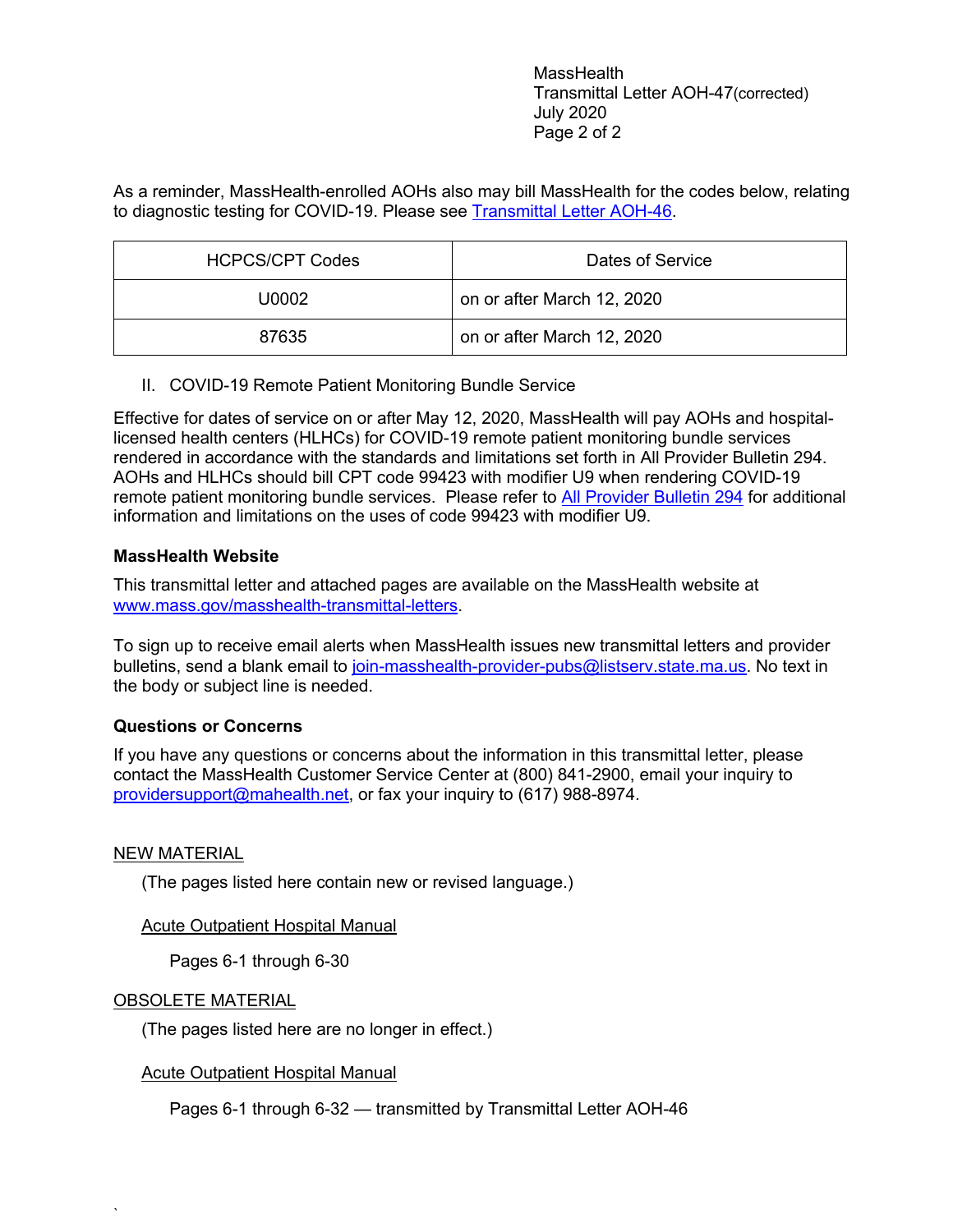| <b>Commonwealth of Massachusetts</b><br><b>MassHealth</b><br><b>Provider Manual Series</b> | <b>Subchapter Number and Title</b><br>6. Service Codes and Descriptions | Page<br>6-1             |
|--------------------------------------------------------------------------------------------|-------------------------------------------------------------------------|-------------------------|
| Acute Outpatient Hospital Manual                                                           | <b>Transmittal Letter</b><br>AOH-47 (corrected)                         | <b>Date</b><br>07/01/20 |

#### 601 Introduction

MassHealth providers must refer to the official list of Healthcare Common Procedural Coding Systems (HCPCS) codes and descriptions posted on the Centers for Medicare & Medicaid Services HCPCS website when billing for services provided to MassHealth members. For a list of billable revenue codes that may be used by acute outpatient hospitals (AOHs), please refer to Section 605 of this subchapter.

#### CPT Codes

MassHealth pays for services billed using all medicine, radiology, laboratory, surgery, and anesthesia Current Procedural Terminology (CPT) codes in effect at the time of service, subject to all conditions and limitations described in MassHealth regulations at 130 CMR 410.000 and 450.000, and in the current *Acute Hospital Request for Applications,* **except** for those codes listed in Section 602 of this subchapter, CPT Category II codes ending in F, and CPT Category III codes ending in T.

#### Level II HCPCS Codes

MassHealth pays for services billed using only those Level II HCPCS codes listed in Section 603 of this subchapter that are in effect at the time of service, subject to all conditions and limitations described in MassHealth regulations at 130 CMR 410.000 and 450.000, and in the most current *Acute Hospital Request for Applications*.

#### Early and Periodic Screening, Diagnostic and Treatment Services (EPSDT)

An acute outpatient hospital provider may request prior authorization (PA) for any medically necessary service reimbursable under the federal Medicaid Act in accordance with 130 CMR 450.144, 42 U.S.C. 1396d(a), and 42 U.S.C. 1396d(r)(5) for a MassHealth Standard or CommonHealth member younger than 21 years of age, even if it is not designated as covered or payable in Subchapter 6 of the *Acute Outpatient Hospital Manual.*

#### 602 Nonpayable CPT Codes

`

MassHealth does not ordinarily pay for services billed under the following codes and code ranges.

| 00100   | 15780 | 15828 | 19364 | 20838 |
|---------|-------|-------|-------|-------|
| through | 15781 | 15829 | 19367 | 20930 |
| 01999   | 15782 | 15847 | 19368 | 20936 |
| 10040   | 15783 | 16036 | 19369 | 20955 |
| 11004   | 15786 | 17340 | 19396 | 20956 |
| 11005   | 15787 | 17360 | 20661 | 20957 |
| 11006   | 15788 | 19271 | 20664 | 20962 |
| 11008   | 15789 | 19272 | 20802 | 20969 |
| 11922   | 15792 | 19305 | 20805 | 20970 |
| 15756   | 15793 | 19306 | 20808 | 20985 |
| 15757   | 15824 | 19316 | 20816 | 21045 |
| 15758   | 15825 | 19355 | 20824 | 21120 |
| 15776   | 15826 | 19361 | 20827 | 21121 |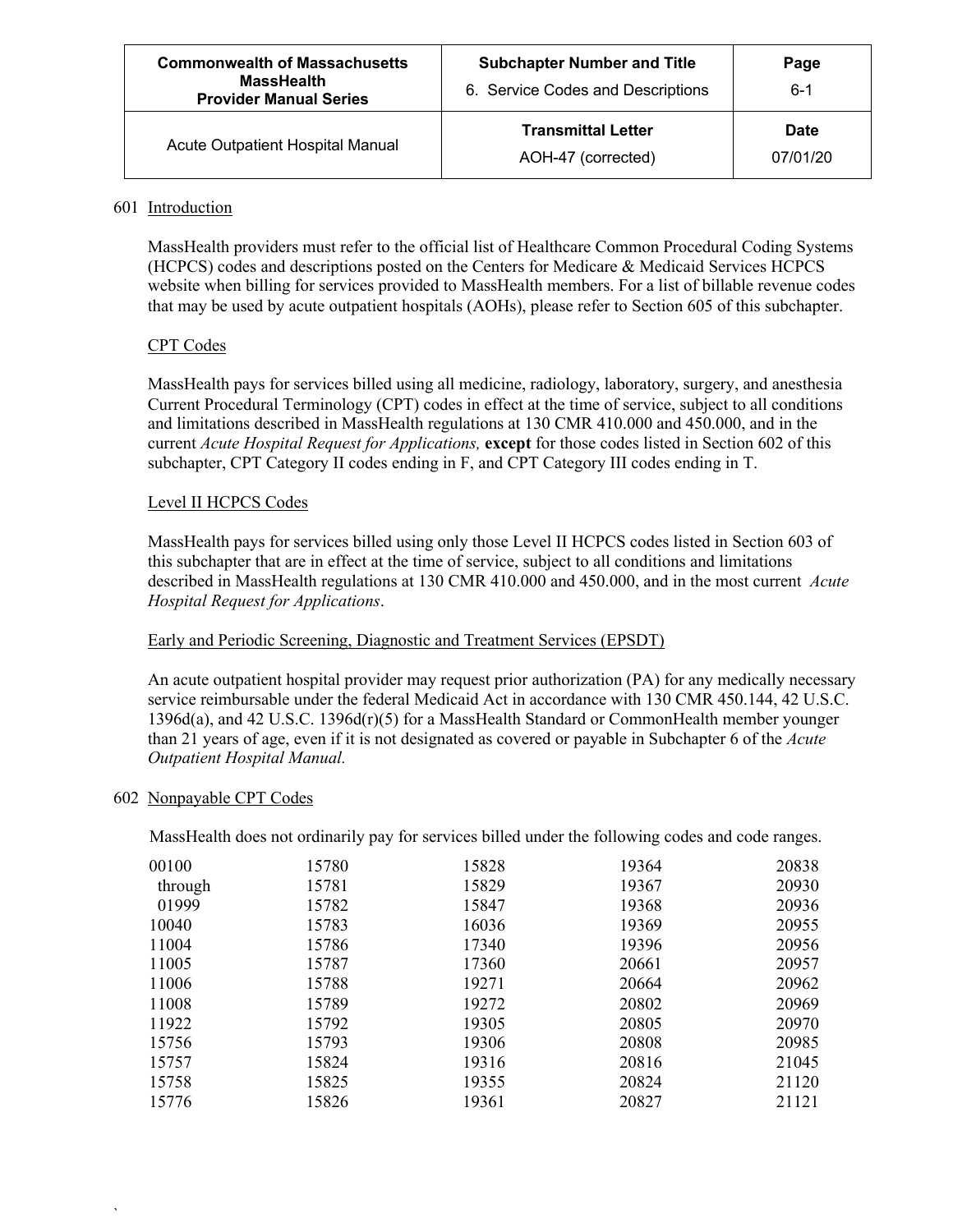| <b>Commonwealth of Massachusetts</b><br><b>MassHealth</b><br><b>Provider Manual Series</b> | <b>Subchapter Number and Title</b><br>6. Service Codes and Descriptions | Page<br>$6 - 2$         |
|--------------------------------------------------------------------------------------------|-------------------------------------------------------------------------|-------------------------|
| Acute Outpatient Hospital Manual                                                           | <b>Transmittal Letter</b><br>AOH-47 (corrected)                         | <b>Date</b><br>07/01/20 |

| 21122 | 21436 | 22585 | 23920 | 27161 |
|-------|-------|-------|-------|-------|
| 21123 | 21510 | 22586 | 24900 | 27165 |
| 21125 | 21615 | 22590 | 24920 | 27170 |
| 21127 | 21616 | 22595 | 24930 | 27175 |
| 21141 | 21620 | 22600 | 24931 | 27176 |
| 21142 | 21627 | 22610 | 24940 | 27177 |
| 21143 | 21630 | 22630 | 25900 | 27178 |
| 21145 | 21632 | 22632 | 25905 | 27179 |
| 21146 | 21705 | 22633 | 25909 | 27181 |
| 21147 | 21740 | 22634 | 25915 | 27185 |
| 21151 | 21750 | 22800 | 25920 | 27187 |
| 21154 | 21825 | 22802 | 25924 | 27215 |
| 21155 | 22010 | 22804 | 25927 | 27217 |
| 21159 | 22015 | 22808 | 26551 | 27218 |
| 21160 | 22110 | 22810 | 26553 | 27222 |
| 21172 | 22112 | 22812 | 26554 | 27226 |
| 21179 | 22114 | 22818 | 26556 | 27227 |
| 21180 | 22116 | 22819 | 26992 | 27228 |
| 21182 | 22206 | 22830 | 27005 | 27232 |
| 21183 | 22207 | 22840 | 27025 | 27236 |
| 21184 | 22208 | 22841 | 27030 | 27240 |
| 21188 | 22210 | 22842 | 27036 | 27244 |
| 21193 | 22212 | 22843 | 27054 | 27245 |
| 21194 | 22214 | 22844 | 27070 | 27248 |
| 21196 | 22216 | 22845 | 27071 | 27253 |
| 21245 | 22220 | 22846 | 27075 | 27254 |
| 21246 | 22222 | 22847 | 27076 | 27258 |
| 21247 | 22224 | 22848 | 27077 | 27259 |
| 21248 | 22226 | 22849 | 27078 | 27268 |
| 21249 | 22318 | 22850 | 27090 | 27269 |
| 21255 | 22319 | 22852 | 27091 | 27280 |
| 21256 | 22325 | 22855 | 27120 | 27282 |
| 21268 | 22326 | 22857 | 27122 | 27284 |
| 21343 | 22327 | 22858 | 27125 | 27286 |
| 21344 | 22328 | 22861 | 27130 | 27290 |
| 21346 | 22526 | 22862 | 27132 | 27295 |
| 21347 | 22527 | 22864 | 27134 | 27303 |
| 21348 | 22532 | 22865 | 27137 | 27365 |
| 21366 | 22533 | 23200 | 27138 | 27448 |
| 21422 | 22534 | 23210 | 27140 | 27450 |
| 21423 | 22548 | 23220 | 27146 | 27454 |
| 21431 | 22552 | 23335 | 27147 | 27455 |
| 21432 | 22554 | 23472 | 27151 | 27457 |
| 21433 | 22556 | 23474 | 27156 | 27465 |
| 21435 | 22558 | 23900 | 27158 | 27466 |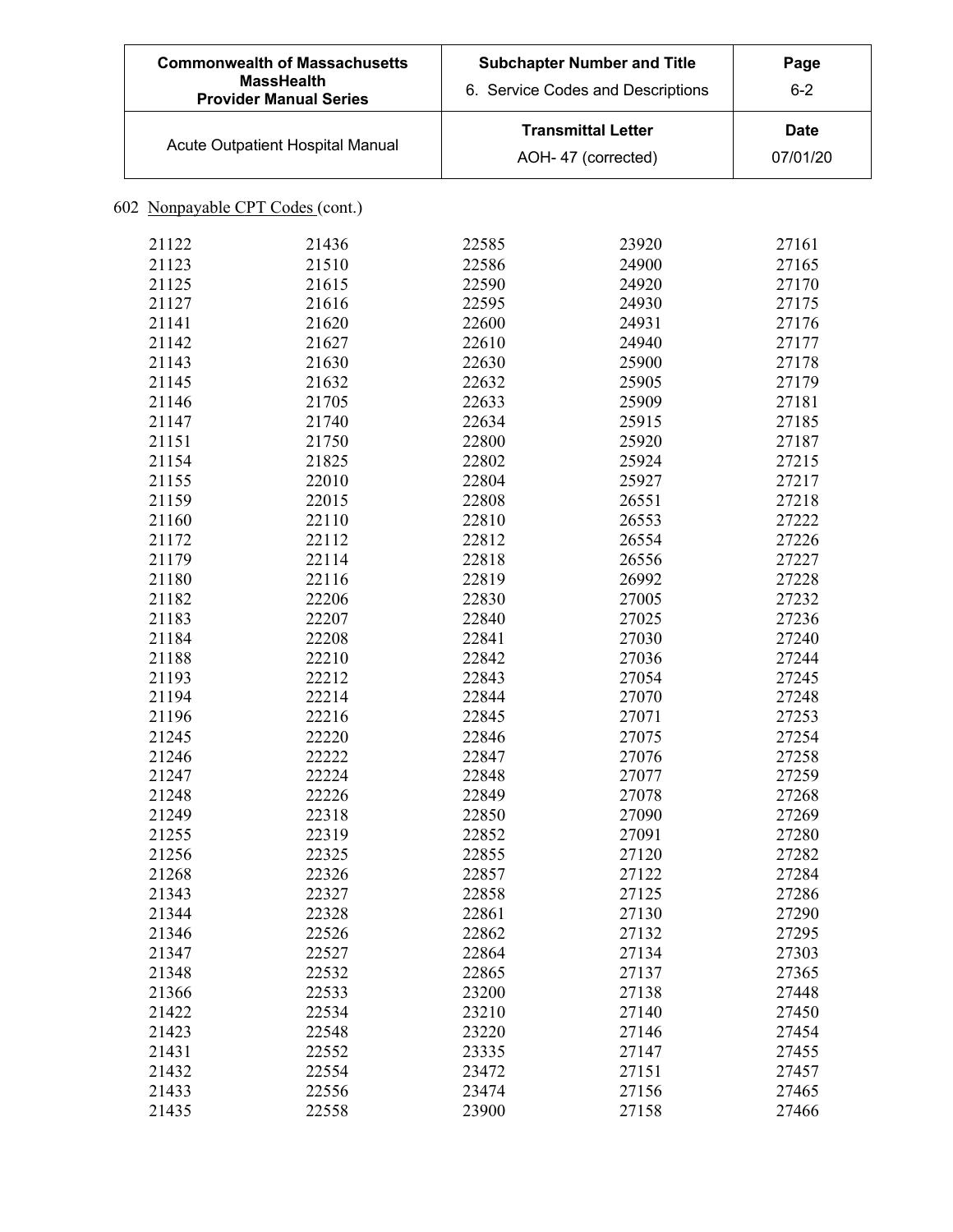| <b>Commonwealth of Massachusetts</b><br><b>MassHealth</b><br><b>Provider Manual Series</b> | <b>Subchapter Number and Title</b><br>6. Service Codes and Descriptions | Page<br>$6 - 3$  |
|--------------------------------------------------------------------------------------------|-------------------------------------------------------------------------|------------------|
| Acute Outpatient Hospital Manual                                                           | <b>Transmittal Letter</b><br>AOH-47 (corrected)                         | Date<br>07/01/20 |

| 27468 | 31360 | 32480 | 32855 | 33361 |
|-------|-------|-------|-------|-------|
| 27470 | 31365 | 32482 | 32856 | 33362 |
| 27472 | 31367 | 32484 | 32900 | 33363 |
| 27477 | 31368 | 32486 | 32905 | 33364 |
| 27479 | 31370 | 32488 | 32906 | 33365 |
| 27485 | 31375 | 32491 | 32940 | 33366 |
| 27495 | 31380 | 32501 | 32997 | 33367 |
| 27506 | 31382 | 32503 | 33015 | 33368 |
| 27507 | 31390 | 32504 | 33020 | 33369 |
| 27511 | 31395 | 32505 | 33025 | 33391 |
| 27513 | 31584 | 32506 | 33030 | 33404 |
| 27514 | 31587 | 32507 | 33031 | 33405 |
| 27519 | 31725 | 32540 | 33050 | 33406 |
| 27535 | 31760 | 32650 | 33120 | 33410 |
| 27536 | 31766 | 32651 | 33130 | 33411 |
| 27540 | 31770 | 32652 | 33140 | 33412 |
| 27556 | 31775 | 32653 | 33141 | 33413 |
| 27557 | 31780 | 32654 | 33202 | 33414 |
| 27558 | 31781 | 32655 | 33203 | 33415 |
| 27580 | 31786 | 32656 | 33236 | 33416 |
| 27590 | 31800 | 32658 | 33237 | 33417 |
| 27591 | 31805 | 32659 | 33238 | 33418 |
| 27592 | 32035 | 32661 | 33243 | 33420 |
| 27596 | 32036 | 32662 | 33250 | 33422 |
| 27598 | 32096 | 32663 | 33251 | 33425 |
| 27645 | 32097 | 32664 | 33254 | 33426 |
| 27646 | 32098 | 32665 | 33255 | 33427 |
| 27702 | 32100 | 32666 | 33256 | 33430 |
| 27703 | 32110 | 32667 | 33257 | 33460 |
| 27712 | 32120 | 32668 | 33258 | 33463 |
| 27715 | 32124 | 32669 | 33259 | 33464 |
| 27724 | 32140 | 32670 | 33261 | 33465 |
| 27725 | 32141 | 32671 | 33265 | 33468 |
| 27727 | 32150 | 32672 | 33266 | 33470 |
| 27880 | 32151 | 32673 | 33289 | 33471 |
| 27881 | 32160 | 32674 | 33300 | 33474 |
| 27882 | 32200 | 32800 | 33305 | 33475 |
| 27886 | 32215 | 32810 | 33310 | 33476 |
| 27888 | 32220 |       |       | 33478 |
|       |       | 32815 | 33315 |       |
| 28800 | 32225 | 32820 | 33320 | 33496 |
| 28805 | 32310 | 32850 | 33321 | 33500 |
| 31225 | 32320 | 32851 | 33322 | 33501 |
| 31230 | 32440 | 32852 | 33330 | 33502 |
| 31290 | 32442 | 32853 | 33335 | 33503 |
| 31291 | 32445 | 32854 | 33340 | 33504 |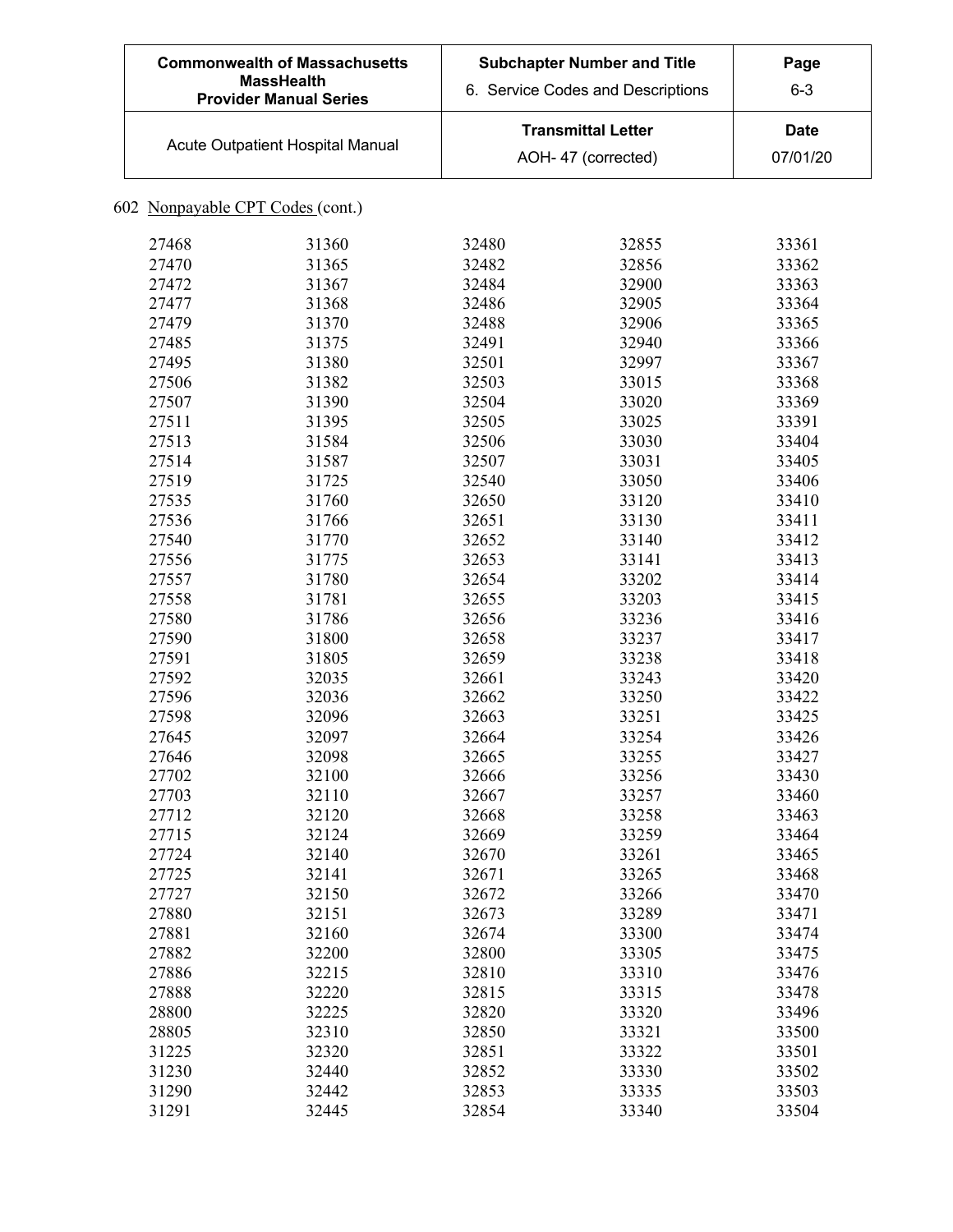| <b>Commonwealth of Massachusetts</b><br><b>MassHealth</b><br><b>Provider Manual Series</b> | <b>Subchapter Number and Title</b><br>6. Service Codes and Descriptions | Page<br>$6 - 4$  |
|--------------------------------------------------------------------------------------------|-------------------------------------------------------------------------|------------------|
| Acute Outpatient Hospital Manual                                                           | <b>Transmittal Letter</b><br>AOH-47 (corrected)                         | Date<br>07/01/20 |

| 33505 | 33677 | 33820 | 33956 | 34813 |
|-------|-------|-------|-------|-------|
| 33506 | 33681 | 33822 | 33957 | 34820 |
| 33507 | 33684 | 33824 | 33958 | 34830 |
| 33510 | 33688 | 33840 | 33959 | 34831 |
| 33511 | 33690 | 33845 | 33962 | 34832 |
| 33512 | 33692 | 33851 | 33963 | 34833 |
| 33513 | 33694 | 33852 | 33964 | 34834 |
| 33514 | 33697 | 33853 | 33965 | 34841 |
| 33516 | 33702 | 33860 | 33966 | 34842 |
| 33517 | 33710 | 33863 | 33967 | 34843 |
| 33518 | 33720 | 33864 | 33968 | 34844 |
| 33519 | 33722 | 33870 | 33969 | 34845 |
| 33521 | 33724 | 33875 | 33970 | 34846 |
| 33522 | 33726 | 33877 | 33971 | 34847 |
| 33523 | 33730 | 33880 | 33973 | 34848 |
| 33530 | 33732 | 33881 | 33974 | 35001 |
| 33533 | 33735 | 33883 | 33975 | 35002 |
| 33534 | 33736 | 33884 | 33976 | 35005 |
| 33535 | 33737 | 33886 | 33977 | 35013 |
| 33536 | 33750 | 33889 | 33978 | 35021 |
| 33542 | 33755 | 33891 | 33979 | 35022 |
| 33545 | 33762 | 33910 | 33980 | 35045 |
| 33548 | 33764 | 33915 | 33981 | 35081 |
| 33572 | 33766 | 33916 | 33982 | 35082 |
| 33600 | 33767 | 33917 | 33983 | 35091 |
| 33602 | 33768 | 33920 | 33984 | 35092 |
| 33606 | 33770 | 33922 | 33985 | 35102 |
| 33608 | 33771 | 33924 | 33986 | 35103 |
| 33610 | 33774 | 33925 | 33987 | 35111 |
| 33611 | 33775 | 33926 | 33988 | 35112 |
| 33612 | 33776 | 33930 | 33989 | 35121 |
| 33615 | 33777 | 33933 | 33990 | 35122 |
| 33617 | 33778 | 33935 | 33991 | 35131 |
| 33619 | 33779 | 33940 | 33992 | 35132 |
| 33620 | 33780 | 33944 | 33993 | 35141 |
| 33621 | 33781 | 33945 | 34001 | 35142 |
| 33622 | 33782 | 33946 | 34051 | 35151 |
| 33641 | 33783 | 33947 | 34151 | 35152 |
| 33645 | 33786 | 33948 | 34401 | 35182 |
| 33647 | 33788 | 33949 | 34451 | 35189 |
| 33660 | 33800 | 33951 | 34502 | 35211 |
| 33665 | 33802 | 33952 | 34717 | 35216 |
| 33670 | 33803 | 33953 | 34718 | 35221 |
| 33675 | 33813 | 33954 | 34808 | 35241 |
| 33676 | 33814 | 33955 | 34812 | 35246 |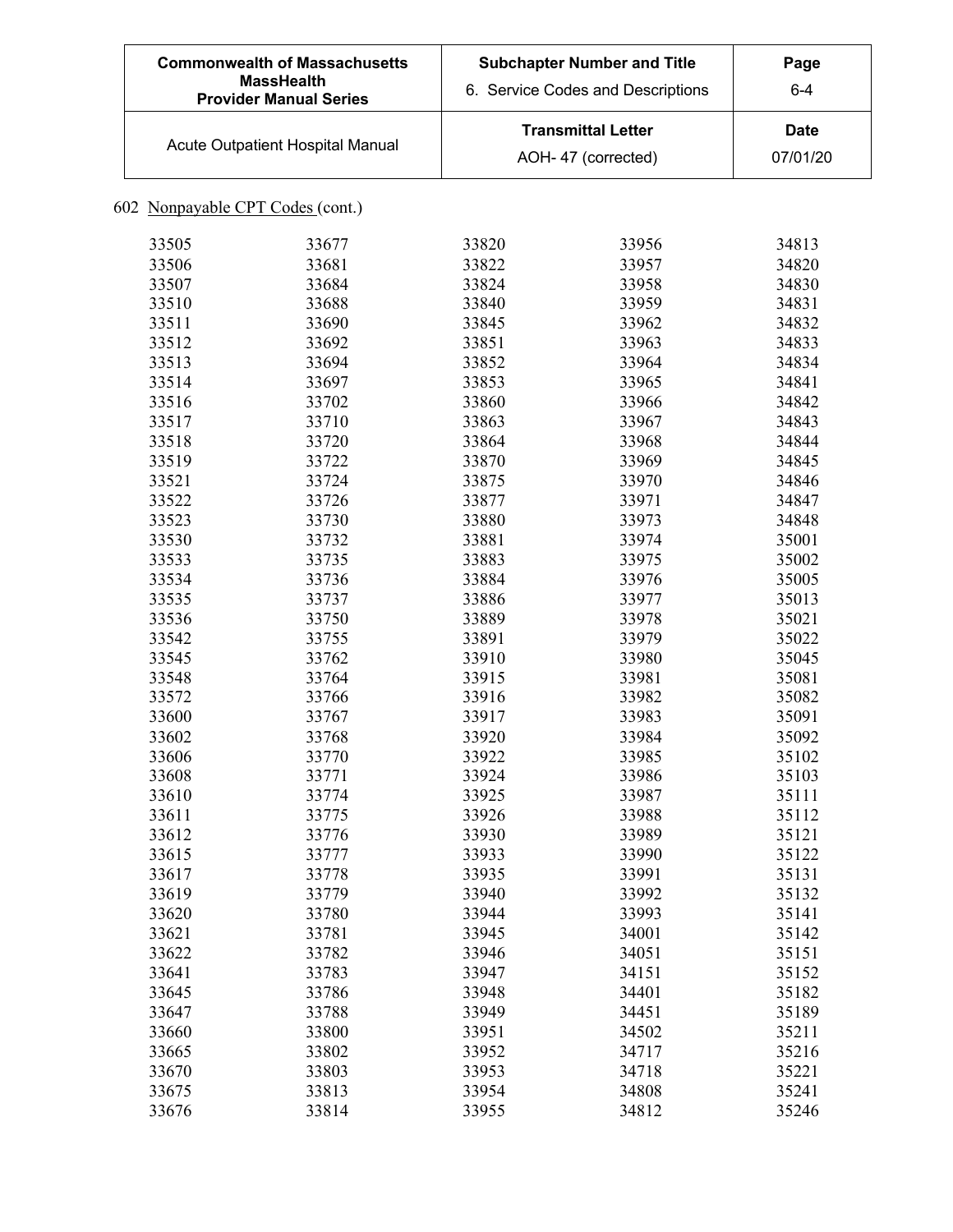| <b>Commonwealth of Massachusetts</b><br><b>MassHealth</b><br><b>Provider Manual Series</b> | <b>Subchapter Number and Title</b><br>6. Service Codes and Descriptions | Page<br>$6 - 5$         |
|--------------------------------------------------------------------------------------------|-------------------------------------------------------------------------|-------------------------|
| Acute Outpatient Hospital Manual                                                           | <b>Transmittal Letter</b><br>AOH-47 (corrected)                         | <b>Date</b><br>07/01/20 |

| 35251 | 35558 | 35700 | 38564 | 43121 |
|-------|-------|-------|-------|-------|
| 35271 | 35560 | 35701 | 38724 | 43122 |
| 35276 | 35563 | 35721 | 38746 | 43123 |
| 35281 | 35565 | 35741 | 38747 | 43124 |
| 35301 | 35566 | 35800 | 38765 | 43135 |
| 35302 | 35570 | 35820 | 38770 | 43257 |
| 35303 | 35571 | 35840 | 38780 | 43279 |
| 35304 | 35583 | 35870 | 39000 | 43282 |
| 35305 | 35585 | 35901 | 39010 | 43283 |
| 35306 | 35587 | 35905 | 39200 | 43300 |
| 35311 | 35600 | 35907 | 39220 | 43305 |
| 35331 | 35601 | 36415 | 39499 | 43310 |
| 35341 | 35606 | 36416 | 39501 | 43312 |
| 35351 | 35612 | 36468 | 39503 | 43313 |
| 35355 | 35616 | 36591 | 39540 | 43314 |
| 35361 | 35621 | 36592 | 39541 | 43320 |
| 35363 | 35623 | 36598 | 39545 | 43325 |
| 35371 | 35626 | 36660 | 39560 | 43327 |
| 35372 | 35631 | 36823 | 39561 | 43328 |
| 35390 | 35632 | 37140 | 39599 | 43330 |
| 35400 | 35633 | 37145 | 41130 | 43331 |
| 35501 | 35634 | 37160 | 41135 | 43332 |
| 35506 | 35636 | 37180 | 41140 | 43333 |
| 35508 | 35637 | 37181 | 41145 | 43334 |
| 35509 | 35638 | 37182 | 41150 | 43335 |
| 35510 | 35642 | 37215 | 41153 | 43336 |
| 35511 | 35645 | 37217 | 41155 | 43337 |
| 35512 | 35646 | 37218 | 41870 | 43338 |
| 35515 | 35647 | 37616 | 41872 | 43340 |
| 35516 | 35650 | 37617 | 42426 | 43341 |
| 35518 | 35654 | 37618 | 42845 | 43351 |
| 35521 | 35656 | 37660 | 42894 | 43352 |
| 35522 | 35661 | 37788 | 42953 | 43360 |
| 35523 | 35663 | 38100 | 42961 | 43361 |
| 35525 | 35665 | 38101 | 42971 | 43400 |
| 35526 | 35666 | 38102 | 43045 | 43401 |
| 35531 | 35671 | 38115 | 43100 | 43405 |
| 35533 | 35681 | 38212 | 43101 | 43410 |
| 35535 | 35682 | 38213 | 43107 | 43415 |
| 35536 | 35683 | 38214 | 43108 | 43420 |
| 35537 | 35691 | 38215 | 43112 | 43425 |
| 35538 | 35693 | 38380 | 43113 | 43460 |
| 35539 | 35694 | 38381 | 43116 | 43496 |
| 35540 | 35695 | 38382 | 43117 | 43500 |
| 35556 | 35697 | 38562 | 43118 | 43501 |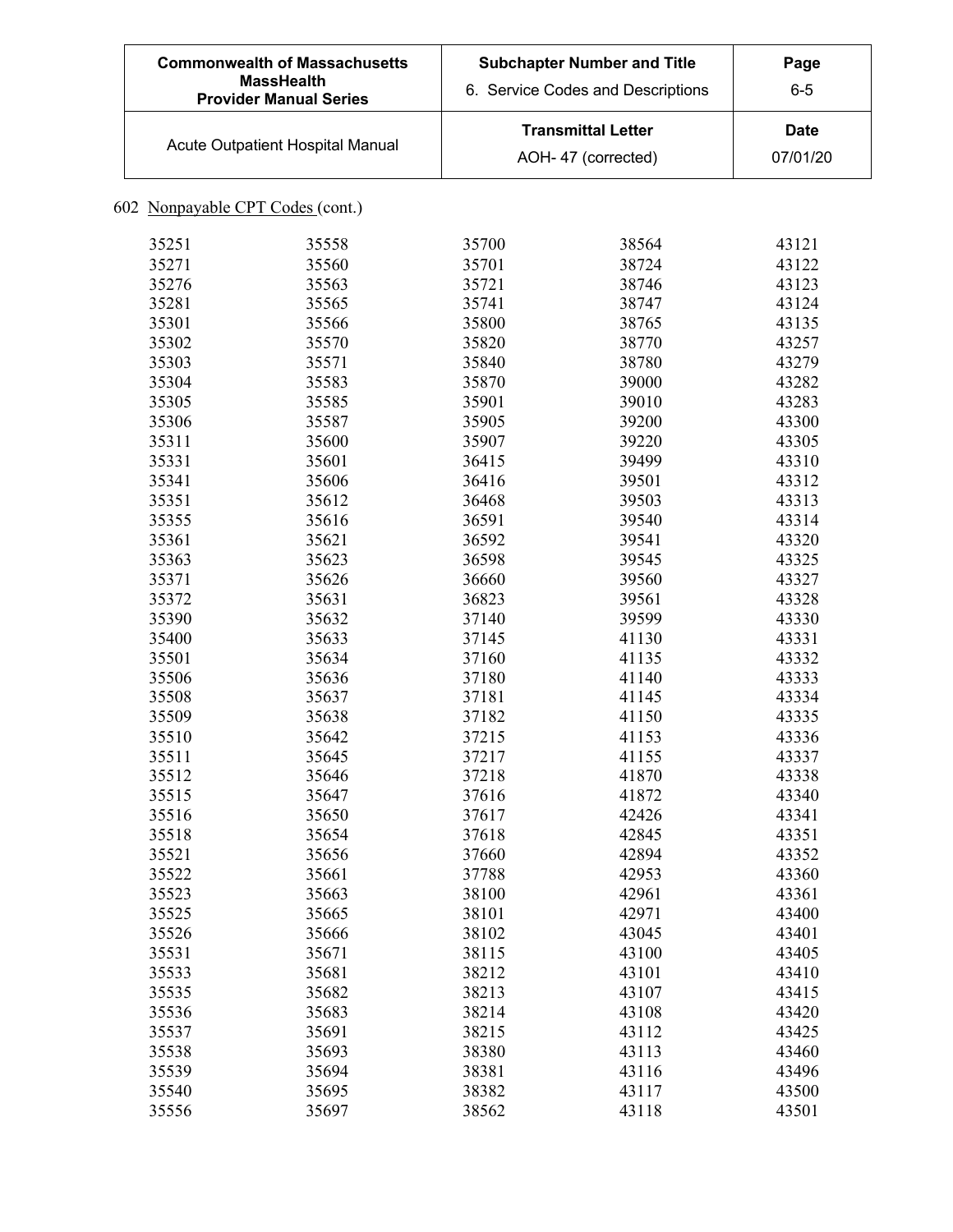| <b>Commonwealth of Massachusetts</b><br><b>MassHealth</b><br><b>Provider Manual Series</b> |                                  |       | <b>Subchapter Number and Title</b><br>6. Service Codes and Descriptions | Page<br>$6-6$ |
|--------------------------------------------------------------------------------------------|----------------------------------|-------|-------------------------------------------------------------------------|---------------|
|                                                                                            |                                  |       | <b>Transmittal Letter</b>                                               | <b>Date</b>   |
|                                                                                            | Acute Outpatient Hospital Manual |       | AOH- 47 (corrected)                                                     | 07/01/20      |
| 602 Nonpayable CPT Codes (cont.)                                                           |                                  |       |                                                                         |               |
| 43502                                                                                      | 44021                            | 44213 | 45121                                                                   | 47135         |
| 43520                                                                                      | 44025                            | 44227 | 45123                                                                   | 47140         |
| 43605                                                                                      | 44050                            | 44300 | 45126                                                                   | 47141         |
| 43610                                                                                      | 44055                            | 44310 | 45130                                                                   | 47142         |
| 43611                                                                                      | 44110                            | 44314 | 45135                                                                   | 47143         |
| 43620                                                                                      | 44111                            | 44316 | 45136                                                                   | 47144         |
| 43621                                                                                      | 44120                            | 44320 | 45349                                                                   | 47145         |
| 43622                                                                                      | 44121                            | 44322 | 45350                                                                   | 47146         |
| 43631                                                                                      | 44125                            | 44345 | 45390                                                                   | 47147         |
| 43632                                                                                      | 44126                            | 44346 | 45393                                                                   | 47300         |
| 43633                                                                                      | 44127                            | 44381 | 45395                                                                   | 47350         |
| 43634                                                                                      | 44128                            | 44602 | 45397                                                                   | 47360         |
| 43635                                                                                      | 44130                            | 44603 | 45398                                                                   | 47361         |
| 43640                                                                                      | 44132                            | 44604 | 45400                                                                   | 47362         |
| 43641                                                                                      | 44133                            | 44605 | 45402                                                                   | 47380         |
| 43644                                                                                      | 44135                            | 44615 | 45540                                                                   | 47381         |
| 43645                                                                                      | 44136                            | 44620 | 45550                                                                   | 47383         |
| 43771                                                                                      | 44137                            | 44625 | 45562                                                                   | 47400         |
| 43772                                                                                      | 44139                            | 44626 | 45563                                                                   | 47420         |
| 43773                                                                                      | 44140                            | 44640 | 45800                                                                   | 47425         |
| 43774                                                                                      | 44141                            | 44650 | 45805                                                                   | 47460         |
|                                                                                            | 44143                            |       |                                                                         |               |
| 43775                                                                                      |                                  | 44660 | 45820                                                                   | 47480         |
| 43800                                                                                      | 44144                            | 44661 | 45825                                                                   | 47550         |
| 43810                                                                                      | 44145                            | 44680 | 46705                                                                   | 47570         |
| 43820                                                                                      | 44146                            | 44700 | 46710                                                                   | 47600         |
| 43825                                                                                      | 44147                            | 44705 | 46712                                                                   | 47605         |
| 43832                                                                                      | 44150                            | 44715 | 46715                                                                   | 47610         |
| 43840                                                                                      | 44151                            | 44720 | 46716                                                                   | 47612         |
| 43842                                                                                      | 44155                            | 44721 | 46730                                                                   | 47620         |
| 43843                                                                                      | 44156                            | 44800 | 46735                                                                   | 47700         |
| 43845                                                                                      | 44157                            | 44820 | 46740                                                                   | 47701         |
| 43846                                                                                      | 44158                            | 44850 | 46742                                                                   | 47711         |
| 43847                                                                                      | 44160                            | 44899 | 46744                                                                   | 47712         |
| 43848                                                                                      | 44187                            | 44900 | 46746                                                                   | 47715         |
| 43850                                                                                      | 44188                            | 44950 | 46748                                                                   | 47720         |
| 43855                                                                                      | 44202                            | 44955 | 46751                                                                   | 47721         |
| 43860                                                                                      | 44203                            | 44960 | 46948                                                                   | 47740         |
| 43865                                                                                      | 44204                            | 45110 | 47010                                                                   | 47741         |
| 43880                                                                                      | 44205                            | 45111 | 47015                                                                   | 47760         |
| 43881                                                                                      | 44206                            | 45112 | 47100                                                                   | 47765         |
| 43882                                                                                      | 44207                            | 45113 | 47120                                                                   | 47780         |
| 44005                                                                                      | 44208                            | 45114 | 47122                                                                   | 47785         |
| 44010                                                                                      | 44210                            | 45116 | 47125                                                                   | 47800         |
| 44015                                                                                      | 44211                            | 45119 | 47130                                                                   | 47801         |
| 44020                                                                                      | 44212                            | 45120 | 47133                                                                   | 47802         |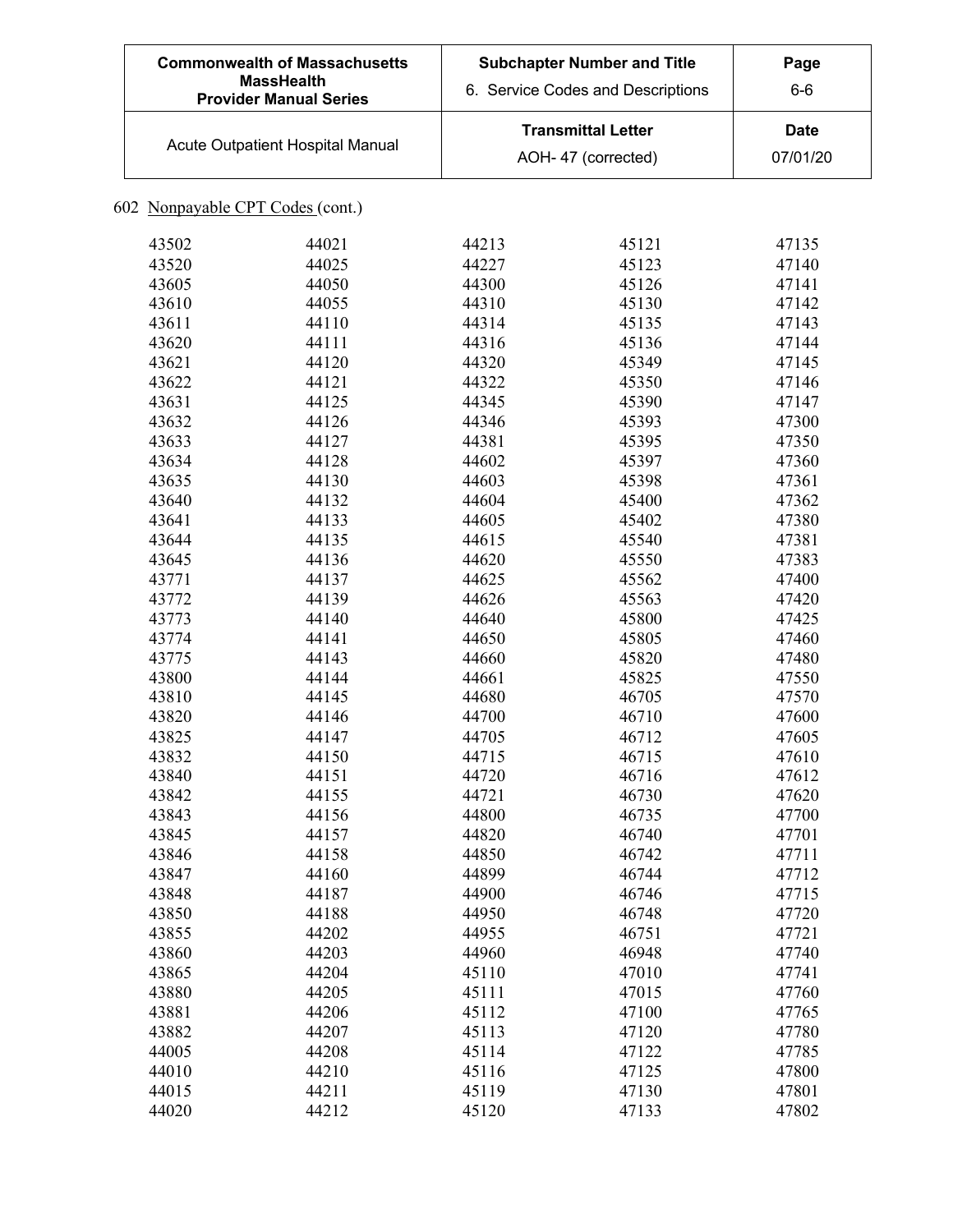| <b>Commonwealth of Massachusetts</b><br><b>MassHealth</b><br><b>Provider Manual Series</b> | <b>Subchapter Number and Title</b><br>6. Service Codes and Descriptions | Page<br>$6 - 7$  |
|--------------------------------------------------------------------------------------------|-------------------------------------------------------------------------|------------------|
| Acute Outpatient Hospital Manual                                                           | <b>Transmittal Letter</b><br>AOH-47 (corrected)                         | Date<br>07/01/20 |

| 47900 | 49412 | 50400 | 51060 | 55200 |
|-------|-------|-------|-------|-------|
| 48000 | 49425 | 50405 | 51525 | 55300 |
| 48001 | 49428 | 50500 | 51530 | 55400 |
| 48020 | 49605 | 50520 | 51550 | 55605 |
| 48100 | 49606 | 50525 | 51555 | 55650 |
| 48105 | 49610 | 50526 | 51565 | 55801 |
| 48120 | 49611 | 50540 | 51570 | 55810 |
| 48140 | 49900 | 50545 | 51575 | 55812 |
| 48145 | 49904 | 50546 | 51580 | 55815 |
| 48146 | 49905 | 50547 | 51585 | 55821 |
| 48148 | 49906 | 50548 | 51590 | 55831 |
| 48150 | 50010 | 50600 | 51595 | 55840 |
| 48152 | 50040 | 50605 | 51596 | 55842 |
| 48153 | 50045 | 50610 | 51597 | 55845 |
| 48154 | 50060 | 50620 | 51701 | 55862 |
| 48155 | 50065 | 50630 | 51702 | 55865 |
| 48160 | 50070 | 50650 | 51800 | 55866 |
| 48400 | 50075 | 50660 | 51820 | 55870 |
| 48500 | 50100 | 50700 | 51840 | 56630 |
| 48510 | 50120 | 50715 | 51841 | 56631 |
| 48520 | 50125 | 50722 | 51845 | 56632 |
| 48540 | 50130 | 50725 | 51860 | 56633 |
| 48545 | 50135 | 50727 | 51865 | 56634 |
| 48547 | 50205 | 50728 | 51900 | 56637 |
| 48548 | 50220 | 50740 | 51920 | 56640 |
| 48550 | 50225 | 50750 | 51925 | 57110 |
| 48551 | 50230 | 50760 | 51940 | 57111 |
| 48552 | 50234 | 50770 | 51960 | 57112 |
| 48554 | 50236 | 50780 | 51980 | 57270 |
| 48556 | 50240 | 50782 | 53415 | 57280 |
| 49000 | 50250 | 50783 | 53448 | 57296 |
| 49002 | 50280 | 50785 | 54125 | 57305 |
| 49010 | 50290 | 50800 | 54130 | 57307 |
| 49013 | 50300 | 50810 | 54135 | 57308 |
| 49014 | 50320 | 50815 | 54332 | 57311 |
| 49020 | 50323 | 50820 | 54336 | 57531 |
| 49040 | 50325 | 50825 | 54390 | 57540 |
| 49060 | 50327 | 50830 | 54411 | 57545 |
| 49062 | 50328 | 50840 | 54417 | 58140 |
| 49203 | 50329 | 50845 | 54430 | 58146 |
| 49204 | 50340 | 50860 | 54438 | 58150 |
| 49205 | 50360 | 50900 | 54535 | 58152 |
| 49215 | 50365 | 50920 | 54650 | 58180 |
| 49220 | 50370 | 50930 | 54900 | 58200 |
| 49255 | 50380 | 50940 | 54901 | 58210 |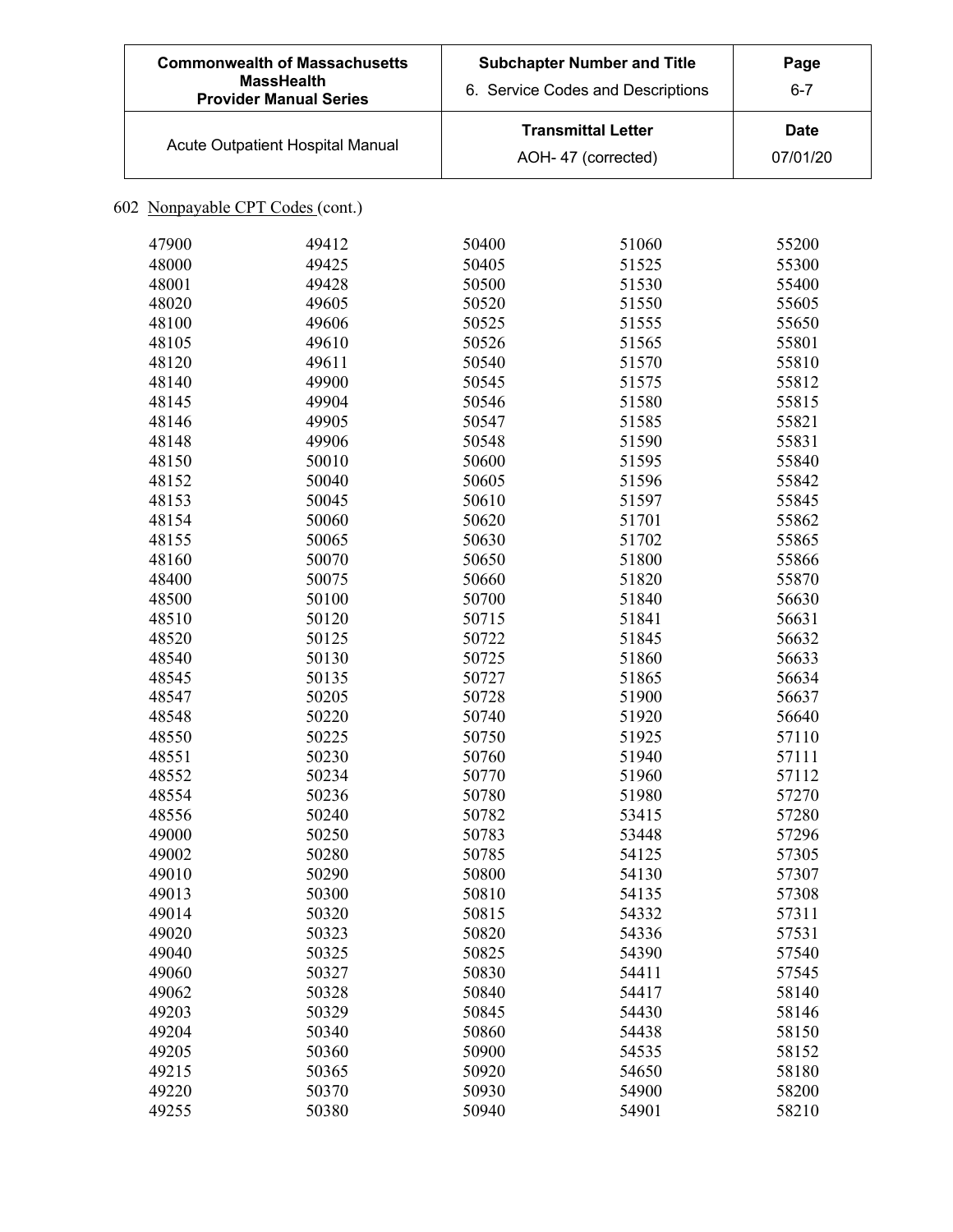| <b>Commonwealth of Massachusetts</b><br><b>MassHealth</b><br><b>Provider Manual Series</b> |                                  |       | <b>Subchapter Number and Title</b><br>6. Service Codes and Descriptions | Page<br>$6 - 8$ |
|--------------------------------------------------------------------------------------------|----------------------------------|-------|-------------------------------------------------------------------------|-----------------|
|                                                                                            |                                  |       | <b>Transmittal Letter</b>                                               | <b>Date</b>     |
|                                                                                            | Acute Outpatient Hospital Manual |       | AOH- 47 (corrected)                                                     | 07/01/20        |
| 602 Nonpayable CPT Codes (cont.)                                                           |                                  |       |                                                                         |                 |
| 58240                                                                                      | 59135                            | 61316 | 61557                                                                   | 61651           |
| 58267                                                                                      | 59136                            | 61320 | 61558                                                                   | 61680           |
| 58275                                                                                      | 59140                            | 61321 | 61559                                                                   | 61682           |
| 58280                                                                                      | 59325                            | 61322 | 61563                                                                   | 61684           |
| 58285                                                                                      | 59350                            | 61323 | 61564                                                                   | 61686           |
| 58293                                                                                      | 59412                            | 61333 | 61566                                                                   | 61690           |
| 58321                                                                                      | 59514                            | 61340 | 61567                                                                   | 61692           |
| 58322                                                                                      | 59525                            | 61343 | 61570                                                                   | 61697           |
| 58323                                                                                      | 59620                            | 61345 | 61571                                                                   | 61698           |
| 58345                                                                                      | 59830                            | 61450 | 61575                                                                   | 61700           |
| 58350                                                                                      | 59850                            | 61458 | 61576                                                                   | 61702           |
| 58400                                                                                      |                                  |       |                                                                         |                 |
|                                                                                            | 59851                            | 61460 | 61580                                                                   | 61703           |
| 58410                                                                                      | 59852                            | 61500 | 61581                                                                   | 61705           |
| 58520                                                                                      | 59855                            | 61501 | 61582                                                                   | 61708           |
| 58540                                                                                      | 59856                            | 61510 | 61583                                                                   | 61710           |
| 58548                                                                                      | 59857                            | 61512 | 61584                                                                   | 61711           |
| 58605                                                                                      | 59897                            | 61514 | 61585                                                                   | 61735           |
| 58611                                                                                      | 60254                            | 61516 | 61586                                                                   | 61750           |
| 58700                                                                                      | 60270                            | 61517 | 61590                                                                   | 61751           |
| 58720                                                                                      | 60505                            | 61518 | 61591                                                                   | 61760           |
| 58740                                                                                      | 60521                            | 61519 | 61592                                                                   | 61850           |
| 58750                                                                                      | 60522                            | 61520 | 61595                                                                   | 61860           |
| 58752                                                                                      | 60540                            | 61521 | 61596                                                                   | 61863           |
| 58760                                                                                      | 60545                            | 61522 | 61597                                                                   | 61864           |
| 58822                                                                                      | 60600                            | 61524 | 61598                                                                   | 61867           |
| 58825                                                                                      | 60605                            | 61526 | 61600                                                                   | 61868           |
| 58940                                                                                      | 60650                            | 61530 | 61601                                                                   | 61870           |
| 58943                                                                                      | 61105                            | 61531 | 61605                                                                   | 62005           |
| 58950                                                                                      | 61107                            | 61533 | 61606                                                                   | 62010           |
| 58951                                                                                      | 61108                            | 61534 | 61607                                                                   | 62100           |
| 58952                                                                                      | 61120                            | 61535 | 61608                                                                   | 62115           |
| 58953                                                                                      | 61140                            | 61536 | 61611                                                                   | 62117           |
| 58954                                                                                      | 61150                            | 61537 | 61613                                                                   | 62120           |
| 58956                                                                                      | 61151                            | 61538 | 61615                                                                   | 62121           |
| 58957                                                                                      | 61154                            | 61539 | 61616                                                                   | 62140           |
| 58958                                                                                      | 61156                            | 61540 | 61618                                                                   | 62141           |
| 58960                                                                                      | 61210                            | 61541 | 61619                                                                   | 62142           |
| 58970                                                                                      | 61250                            | 61543 | 61624                                                                   | 62143           |
| 58974                                                                                      | 61253                            | 61544 | 61630                                                                   | 62145           |
| 58976                                                                                      | 61304                            | 61545 | 61635                                                                   | 62146           |
| 59070                                                                                      | 61305                            | 61546 | 61640                                                                   | 62147           |
| 59072                                                                                      | 61312                            | 61548 | 61641                                                                   | 62148           |
| 59120                                                                                      | 61313                            | 61550 | 61642                                                                   | 62161           |
| 59121                                                                                      | 61314                            | 61552 | 61645                                                                   | 62162           |
| 59130                                                                                      | 61315                            | 61556 | 61650                                                                   | 62163           |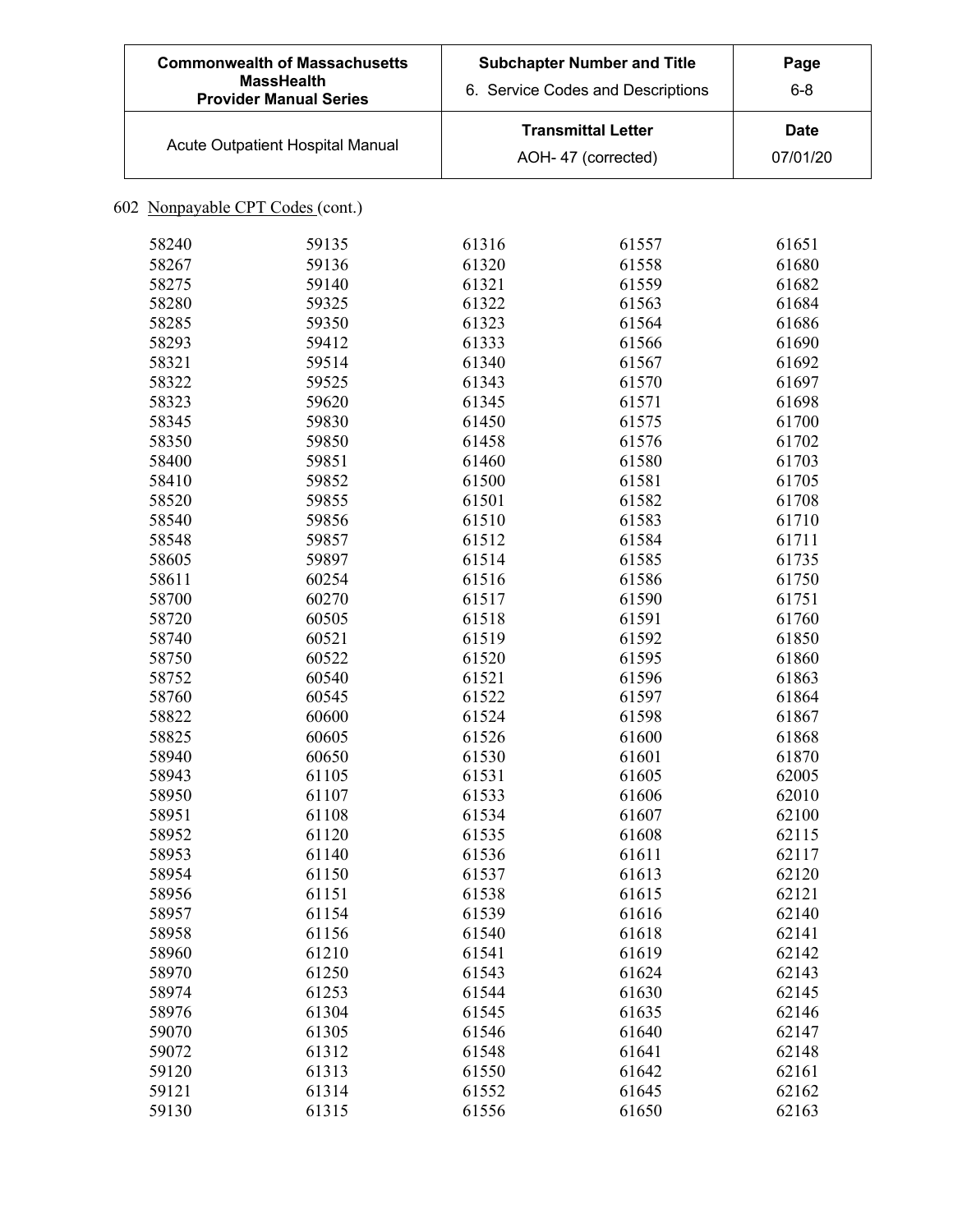| <b>Commonwealth of Massachusetts</b><br><b>MassHealth</b><br><b>Provider Manual Series</b> | <b>Subchapter Number and Title</b><br>6. Service Codes and Descriptions | Page<br>$6-9$    |
|--------------------------------------------------------------------------------------------|-------------------------------------------------------------------------|------------------|
| Acute Outpatient Hospital Manual                                                           | <b>Transmittal Letter</b><br>AOH-47 (corrected)                         | Date<br>07/01/20 |

| 62164 | 63199 | 64624 | 80322 | 80367 |
|-------|-------|-------|-------|-------|
| 62165 | 63200 | 64625 | 80323 | 80368 |
| 62180 | 63250 | 64755 | 80324 | 80369 |
| 62190 | 63251 | 64760 | 80325 | 80370 |
| 62192 | 63252 | 64809 | 80326 | 80371 |
| 62200 | 63265 | 64818 | 80327 | 80372 |
| 62201 | 63266 | 64866 | 80328 | 80373 |
| 62220 | 63267 | 64868 | 80329 | 80374 |
| 62223 | 63268 | 65273 | 80330 | 80375 |
| 62256 | 63270 | 65760 | 80331 | 80376 |
| 62258 | 63271 | 65765 | 80332 | 80377 |
| 62287 | 63272 | 65767 | 80333 | 80500 |
| 62328 | 63273 | 65771 | 80334 | 80502 |
| 62329 | 63275 | 65782 | 80335 | 81105 |
| 63043 | 63276 | 66987 | 80336 | 81106 |
| 63044 | 63277 | 66988 | 80337 | 81107 |
| 63050 | 63278 | 69090 | 80338 | 81108 |
| 63051 | 63280 | 69155 | 80339 | 81109 |
| 63076 | 63281 | 69535 | 80340 | 81110 |
| 63077 | 63282 | 69554 | 80341 | 81111 |
| 63078 | 63283 | 69950 | 80342 | 81167 |
| 63081 | 63285 | 74221 | 80343 | 81171 |
| 63082 | 63286 | 74248 | 80344 | 81172 |
| 63085 | 63287 | 75571 | 80345 | 81173 |
| 63086 | 63290 | 75956 | 80346 | 81174 |
| 63087 | 63295 | 75957 | 80347 | 81177 |
| 63088 | 63300 | 75958 | 80348 | 81178 |
| 63090 | 63301 | 75959 | 80349 | 81179 |
| 63091 | 63302 | 76140 | 80350 | 81180 |
| 63101 | 63303 | 76496 | 80351 | 81181 |
| 63102 | 63304 | 76497 | 80352 | 81182 |
| 63103 | 63305 | 76498 | 80353 | 81183 |
| 63170 | 63306 | 77086 | 80354 | 81184 |
| 63172 | 63307 | 77790 | 80355 | 81185 |
| 63173 | 63308 | 78267 | 80356 | 81186 |
| 63180 | 63700 | 78268 | 80357 | 81187 |
| 63182 | 63702 | 78351 | 80358 | 81188 |
| 63185 | 63704 | 78429 | 80359 | 81189 |
| 63190 | 63706 | 78430 | 80360 | 81190 |
| 63191 | 63707 | 78431 | 80361 | 81200 |
| 63194 | 63709 | 78432 | 80362 | 81201 |
| 63195 | 63710 | 78433 | 80363 | 81202 |
| 63196 | 63740 | 78434 | 80364 | 81203 |
| 63197 | 64451 | 80320 | 80365 | 81204 |
| 63198 | 64454 | 80321 | 80366 | 81205 |
|       |       |       |       |       |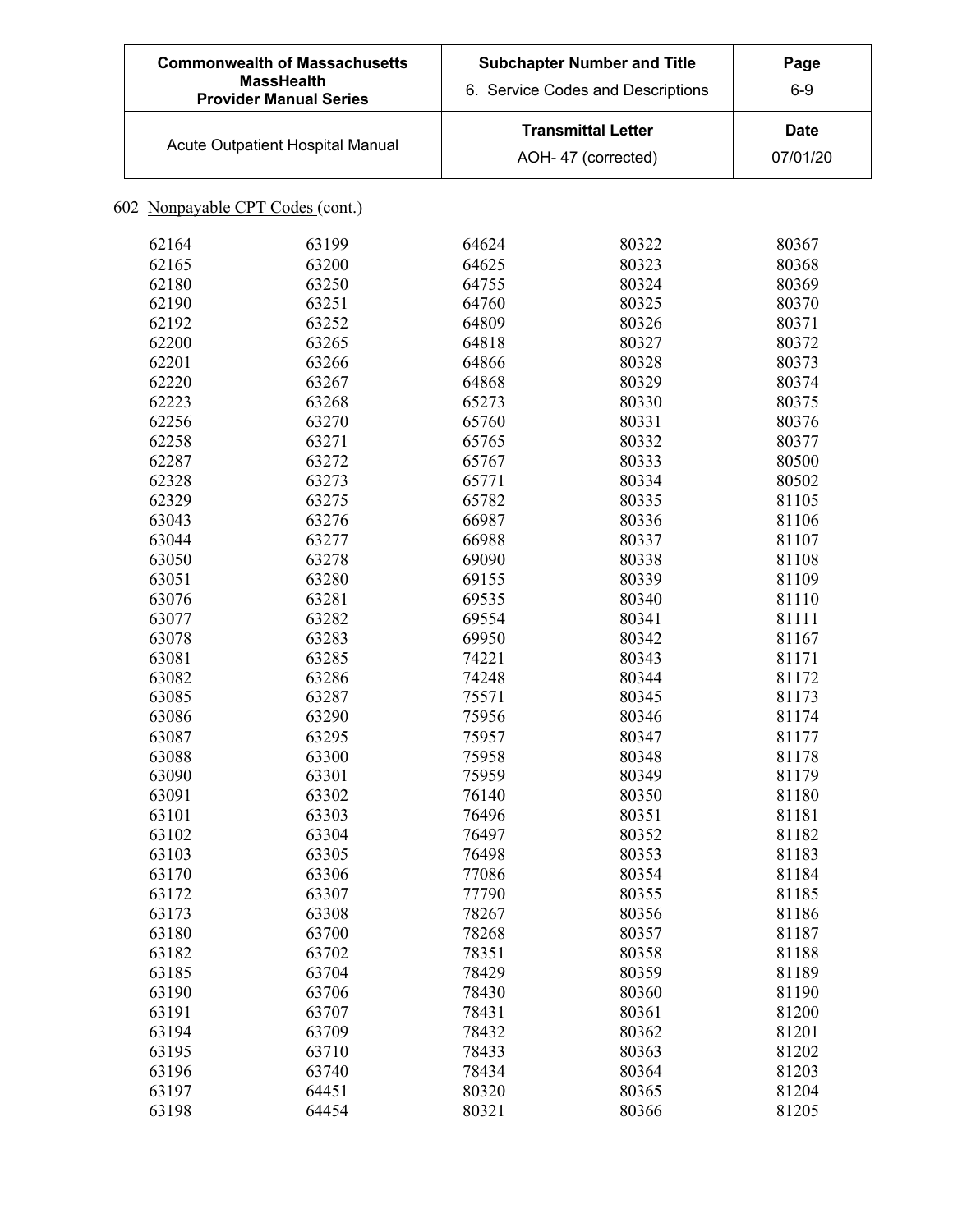| <b>Commonwealth of Massachusetts</b><br><b>MassHealth</b><br><b>Provider Manual Series</b> | <b>Subchapter Number and Title</b><br>6. Service Codes and Descriptions | Page<br>$6 - 10$ |
|--------------------------------------------------------------------------------------------|-------------------------------------------------------------------------|------------------|
| <b>Acute Outpatient Hospital Manual</b>                                                    | <b>Transmittal Letter</b><br>AOH-47 (corrected)                         | Date<br>07/01/20 |

| 81206 | 81286 | 81344 | 81596 | 88738 |
|-------|-------|-------|-------|-------|
| 81207 | 81289 | 81345 | 81599 | 88749 |
| 81208 | 81290 | 81350 | 82075 | 89250 |
| 81209 | 81291 | 81355 | 82962 | 89251 |
| 81210 | 81292 | 81370 | 83987 | 89253 |
| 81216 | 81293 | 81371 | 84145 | 89254 |
| 81221 | 81294 | 81372 | 84410 | 89255 |
| 81222 | 81295 | 81373 | 84431 | 89257 |
| 81223 | 81296 | 81374 | 84830 | 89258 |
| 81224 | 81297 | 81375 | 86079 | 89259 |
| 81225 | 81298 | 81376 | 86305 | 89260 |
| 81226 | 81299 | 81377 | 86890 | 89261 |
| 81227 | 81300 | 81378 | 86891 | 89264 |
| 81233 | 81301 | 81379 | 86910 | 89268 |
| 81234 | 81302 | 81380 | 86911 | 89272 |
| 81235 | 81303 | 81381 | 86927 | 89280 |
| 81236 | 81304 | 81382 | 86930 | 89281 |
| 81237 | 81305 | 81383 | 86931 | 89290 |
| 81239 | 81306 | 81400 | 86945 | 89291 |
| 81240 | 81310 | 81401 | 86950 | 89321 |
| 81241 | 81312 | 81402 | 86960 | 89322 |
| 81242 | 81315 | 81403 | 86965 | 89325 |
| 81243 | 81316 | 81404 | 86985 | 89329 |
| 81244 | 81317 | 81405 | 87150 | 89330 |
| 81245 | 81318 | 81406 | 87153 | 89331 |
| 81250 | 81319 | 81407 | 87493 | 89335 |
| 81251 | 81320 | 81408 | 88000 | 89342 |
| 81252 | 81321 | 81413 | 88005 | 89343 |
| 81253 | 81322 | 81414 | 88007 | 89344 |
| 81254 | 81323 | 81416 | 88012 | 89346 |
| 81255 | 81324 | 81422 | 88014 | 89352 |
| 81256 | 81325 | 81430 | 88016 | 89353 |
| 81257 | 81326 | 81431 | 88020 | 89354 |
| 81260 | 81327 | 81439 | 88025 | 89356 |
| 81261 | 81329 | 81443 | 88027 | 89398 |
| 81262 | 81330 | 81470 | 88028 | 90586 |
| 81263 | 81331 | 81471 | 88029 | 90587 |
| 81264 | 81332 | 81500 | 88036 | 90619 |
| 81267 | 81333 | 81503 | 88037 | 90634 |
| 81270 | 81336 | 81506 | 88040 | 90644 |
| 81271 | 81337 | 81518 | 88045 | 90647 |
| 81274 | 81340 | 81521 | 88099 | 90648 |
| 81275 | 81341 | 81539 | 88125 | 90649 |
| 81284 | 81342 | 81541 | 88333 | 90650 |
| 81285 | 81343 | 81551 | 88334 | 90653 |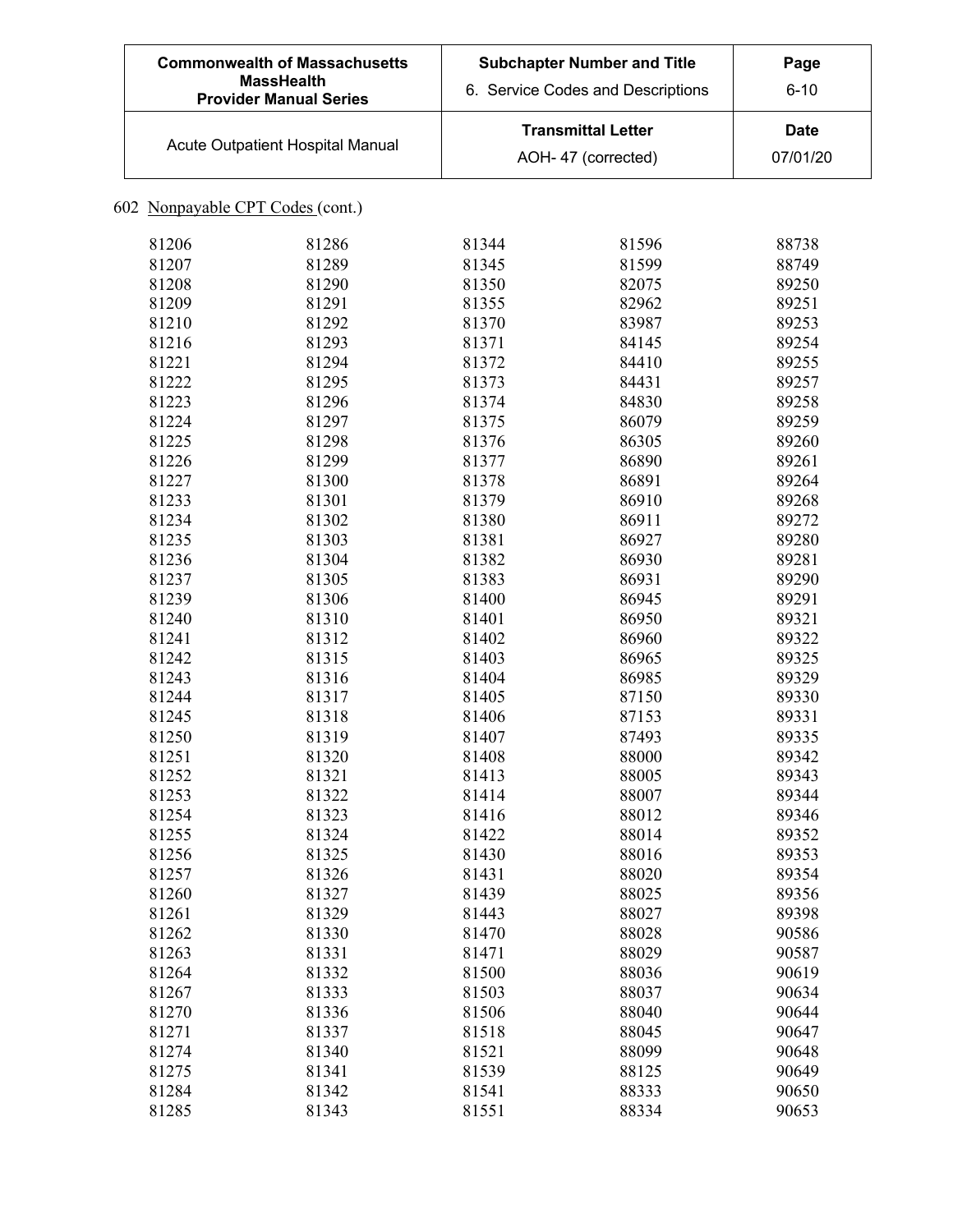| <b>Commonwealth of Massachusetts</b><br><b>MassHealth</b><br><b>Provider Manual Series</b> | <b>Subchapter Number and Title</b><br>6. Service Codes and Descriptions | Page<br>$6 - 11$        |
|--------------------------------------------------------------------------------------------|-------------------------------------------------------------------------|-------------------------|
| <b>Acute Outpatient Hospital Manual</b>                                                    | <b>Transmittal Letter</b><br>AOH-47 (corrected)                         | <b>Date</b><br>07/01/20 |

| 90655 | 92371 | 95131 | 96156 | 98971 |
|-------|-------|-------|-------|-------|
| 90657 | 92531 | 95132 | 96158 | 98972 |
| 90680 | 92532 | 95133 | 96159 | 99000 |
| 90681 | 92533 | 95134 | 96160 | 99001 |
| 90685 | 92534 | 95700 | 96161 | 99002 |
| 90687 | 92548 | 95705 | 96164 | 99024 |
| 90697 | 92549 | 95707 | 96165 | 99026 |
| 90698 | 92559 | 95708 | 96167 | 99027 |
| 90689 | 92560 | 95710 | 96168 | 99053 |
| 90694 | 92561 | 95711 | 96170 | 99056 |
| 90700 | 92562 | 95714 | 96171 | 99058 |
| 90702 | 92564 | 95717 | 96376 | 99060 |
| 90723 | 92597 | 95718 | 96567 | 99071 |
| 90743 | 92605 | 95719 | 96570 | 99075 |
| 90744 | 92606 | 95720 | 96571 | 99078 |
| 90748 | 92613 | 95721 | 96573 | 99080 |
| 90845 | 92615 | 95722 | 96574 | 99082 |
| 90863 | 92617 | 95723 | 96902 | 99091 |
| 90865 | 92630 | 95724 | 96904 | 99100 |
| 90875 | 92633 | 95725 | 97014 | 99116 |
| 90876 | 92941 | 95726 | 97129 | 99135 |
| 90880 | 92970 | 95824 | 97130 | 99140 |
| 90885 | 92971 | 95965 | 97151 | 99151 |
| 90889 | 92975 | 95966 | 97152 | 99152 |
| 90901 | 92992 | 95967 | 97153 | 99153 |
| 90912 | 92993 | 95992 | 97154 | 99155 |
| 90913 | 93356 | 96000 | 97155 | 99156 |
| 90940 | 93583 | 96004 | 97156 | 99157 |
| 90989 | 93660 | 96040 | 97157 | 99172 |
| 90993 | 93668 | 96105 | 97158 | 99174 |
| 90997 | 93702 | 96112 | 97170 | 99177 |
| 90999 | 93770 | 96113 | 97171 | 99184 |
| 91112 | 93786 | 96116 | 97172 | 99190 |
| 91132 | 93895 | 96121 | 97537 | 99191 |
| 91133 | 93985 | 96125 | 97545 | 99192 |
| 92314 | 93986 | 96127 | 97546 | 99241 |
| 92315 | 94005 | 96130 | 97755 | 99242 |
| 92316 | 94015 | 96131 | 98940 | 99243 |
| 92317 | 94644 | 96132 | 98941 | 99244 |
| 92325 | 94645 | 96133 | 98942 | 99245 |
| 92352 | 95012 | 96136 | 98943 | 99251 |
| 92353 | 95052 | 96137 | 98960 | 99252 |
| 92354 | 95120 | 96138 | 98961 | 99253 |
| 92355 | 95125 | 96139 | 98962 | 99254 |
| 92358 | 95130 | 96146 | 98970 | 99255 |
|       |       |       |       |       |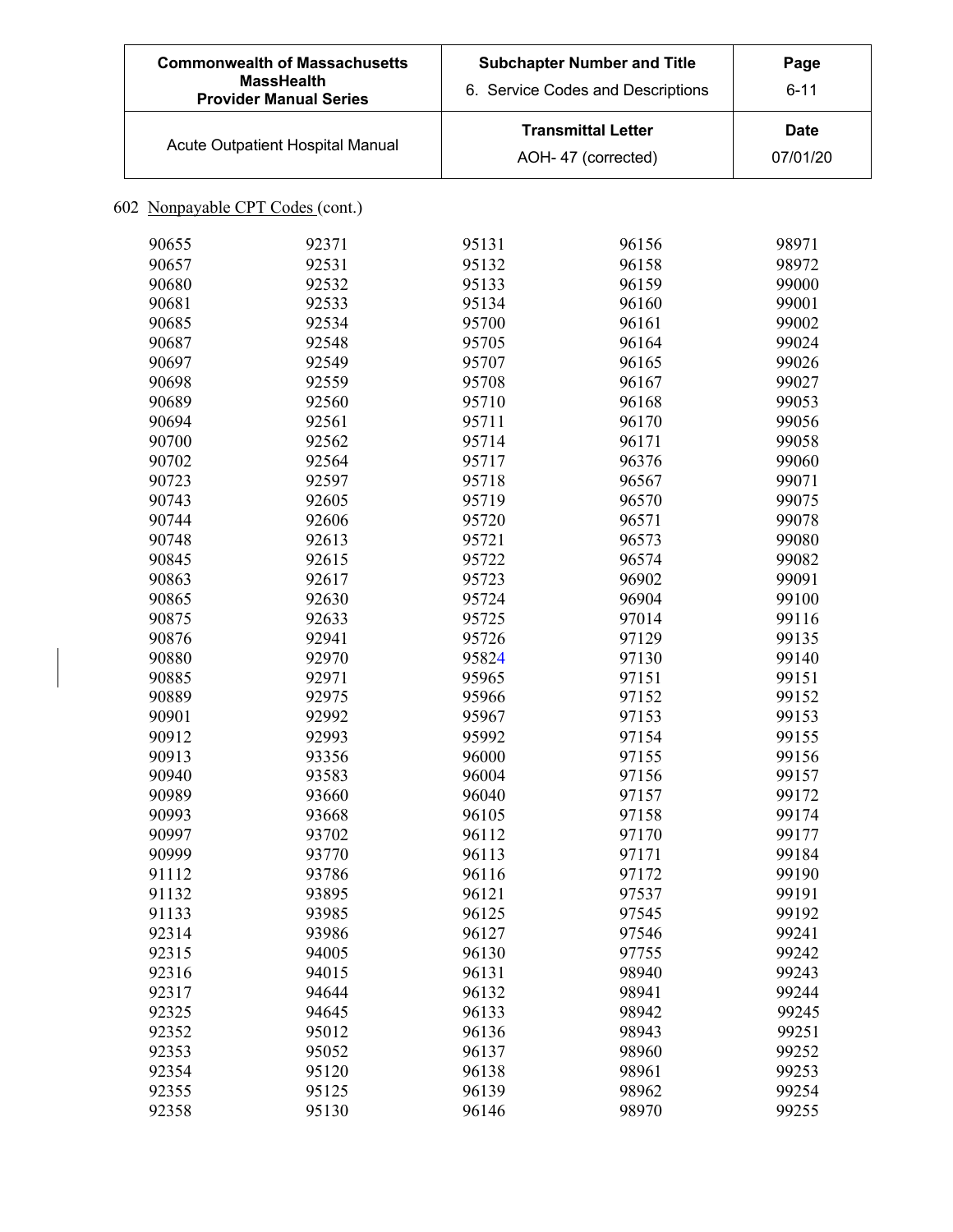| <b>Commonwealth of Massachusetts</b><br><b>MassHealth</b><br><b>Provider Manual Series</b> | <b>Subchapter Number and Title</b><br>6. Service Codes and Descriptions | Page<br>$6-12$          |
|--------------------------------------------------------------------------------------------|-------------------------------------------------------------------------|-------------------------|
| Acute Outpatient Hospital Manual                                                           | <b>Transmittal Letter</b><br>AOH-47 (corrected)                         | <b>Date</b><br>07/01/20 |

 

| 99288 | 99450 |
|-------|-------|
| 99429 | 99451 |
| 99446 | 99510 |
| 99447 | 99601 |
| 99448 | 99602 |
| 99449 | 99605 |
| 99315 | 99452 |
| 99316 | 99453 |
| 99339 | 99454 |
| 99340 | 99455 |
| 99354 | 99456 |
| 99355 | 99457 |
| 99356 | 99458 |
| 99357 | 99462 |
| 99358 | 99468 |
| 99359 | 99469 |
| 99360 | 99471 |
| 99366 | 99472 |
| 99367 | 99473 |
| 99368 | 99474 |
| 99374 | 99475 |
| 99375 | 99476 |
| 99377 | 99477 |
| 99378 | 99478 |
| 99379 | 99479 |
| 99380 | 99480 |
| 99401 | 99484 |
| 99402 | 99485 |
| 99403 | 99487 |
| 99404 | 99489 |
| 99406 | 99490 |
| 99408 | 99491 |
| 99409 | 99492 |
| 99411 | 99493 |
| 99412 | 99494 |
| 99421 | 99495 |
| 99422 | 99496 |
|       | 99497 |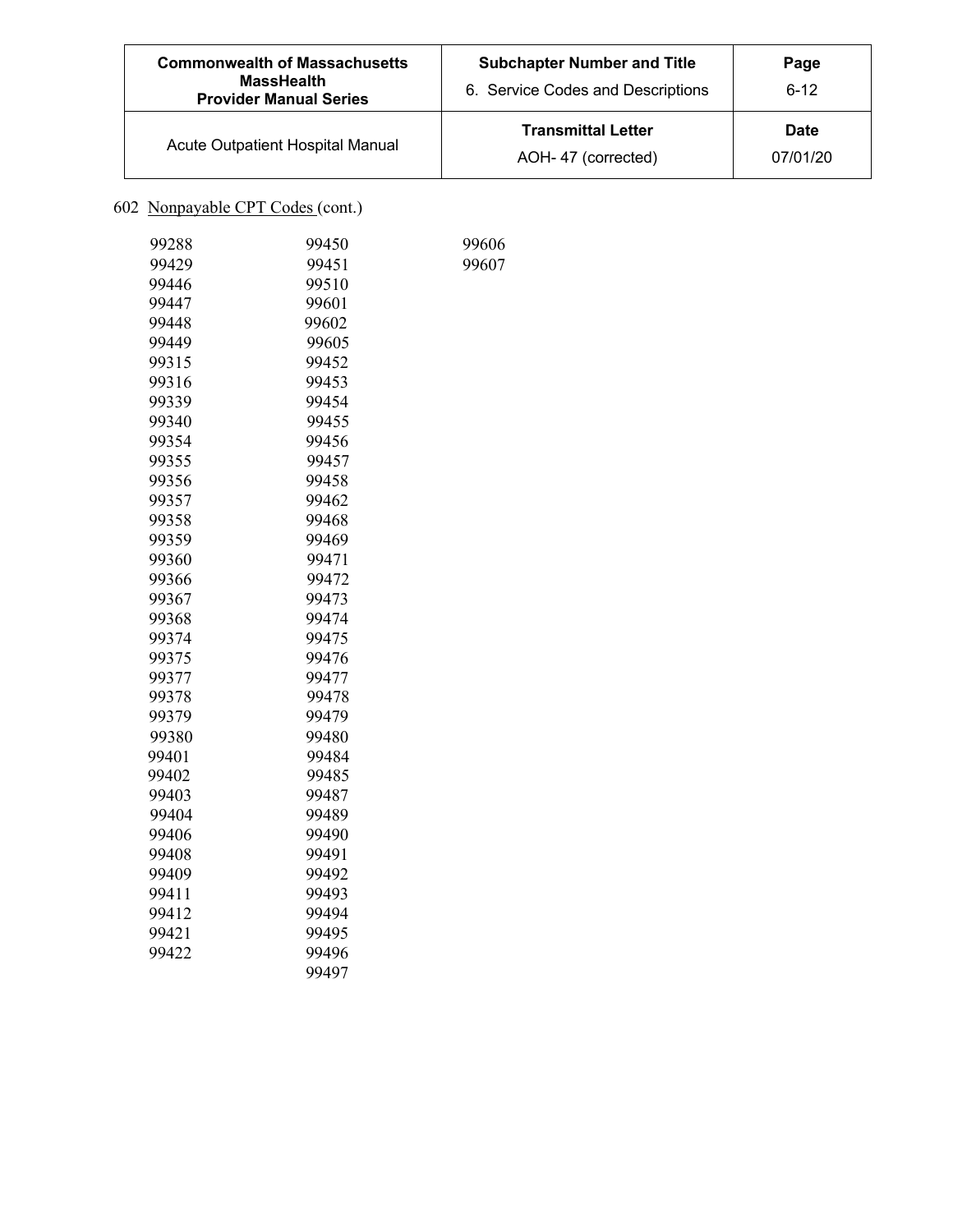| <b>Commonwealth of Massachusetts</b><br><b>MassHealth</b><br><b>Provider Manual Series</b> | <b>Subchapter Number and Title</b><br>6. Service Codes and Descriptions | Page<br>$6 - 13$        |
|--------------------------------------------------------------------------------------------|-------------------------------------------------------------------------|-------------------------|
| Acute Outpatient Hospital Manual                                                           | <b>Transmittal Letter</b><br>AOH-47 (corrected)                         | <b>Date</b><br>07/01/20 |

### 603 Payable Level II HCPCS Codes

The following Level II HCPCS codes represent services that are covered by MassHealth when provided by AOHs, including hospital-licensed health centers (HLHCs) and other hospital satellite clinics.

| A4261         | G0455    | J0490 | J0716 |
|---------------|----------|-------|-------|
| A4266         | G0480    | J0517 | J0717 |
| A4267         | G0481    | J0558 | J0720 |
| A4268         | G0482    | J0561 | J0740 |
| A4269         | G0483    | J0565 | J0743 |
| A4641         | G2023    | J0570 | J0770 |
| A4648         | G2023 CG | J0571 | J0775 |
| A9500         | G2024    | J0572 | J0780 |
| A9502         | G2024 CG | J0573 | J0834 |
| A9503         | J0121    | J0574 | J0840 |
| A9505         | J0122    | J0575 | J0850 |
| A9512         | J0129    | J0584 | J0875 |
| A9537         | J0131    | J0585 | J0878 |
| A9552         | J0135    | J0586 | J0881 |
| A9575         | J0153    | J0587 | J0882 |
| A9576         | J0171    | J0588 | J0883 |
| A9577         | J0178    | J0592 | J0884 |
| A9578         | J0185    | J0593 | J0885 |
| A9579         | J0202    | J0594 | J0887 |
| A9581         | J0207    | J0596 | J0888 |
| A9585         | J0215    | J0597 | J0890 |
| A9586         | J0222    | J0598 | J0894 |
| A9587         | J0256    | J0599 | J0895 |
| A9588         | J0257    | J0604 | J0897 |
| A9590         | J0285    | J0636 | J1000 |
| A9606         | J0287    | J0637 | J1020 |
| G0027         | J0289    | J0638 | J1030 |
| G0105         | J0290    | J0640 | J1040 |
| G0108         | J0291    | J0641 | J1050 |
| G0109         | J0295    | J0642 | J1071 |
| G0121         | J0348    | J0670 | J1094 |
| G0270         | J0364    | J0690 | J1096 |
| G0271         | J0400    | J0692 | J1097 |
| G0277         | J0401    | J0694 | J1100 |
| G0279         | J0456    | J0696 | J1160 |
| $G0297$ $PA1$ | J0461    | J0697 | J1170 |
| G0378         | J0470    | J0702 | J1190 |
| G0379         | J0475    | J0712 | J1200 |
| G0399 $PA1$   | J0476    | J0713 | J1212 |
| G0424         | J0485    | J0714 | J1240 |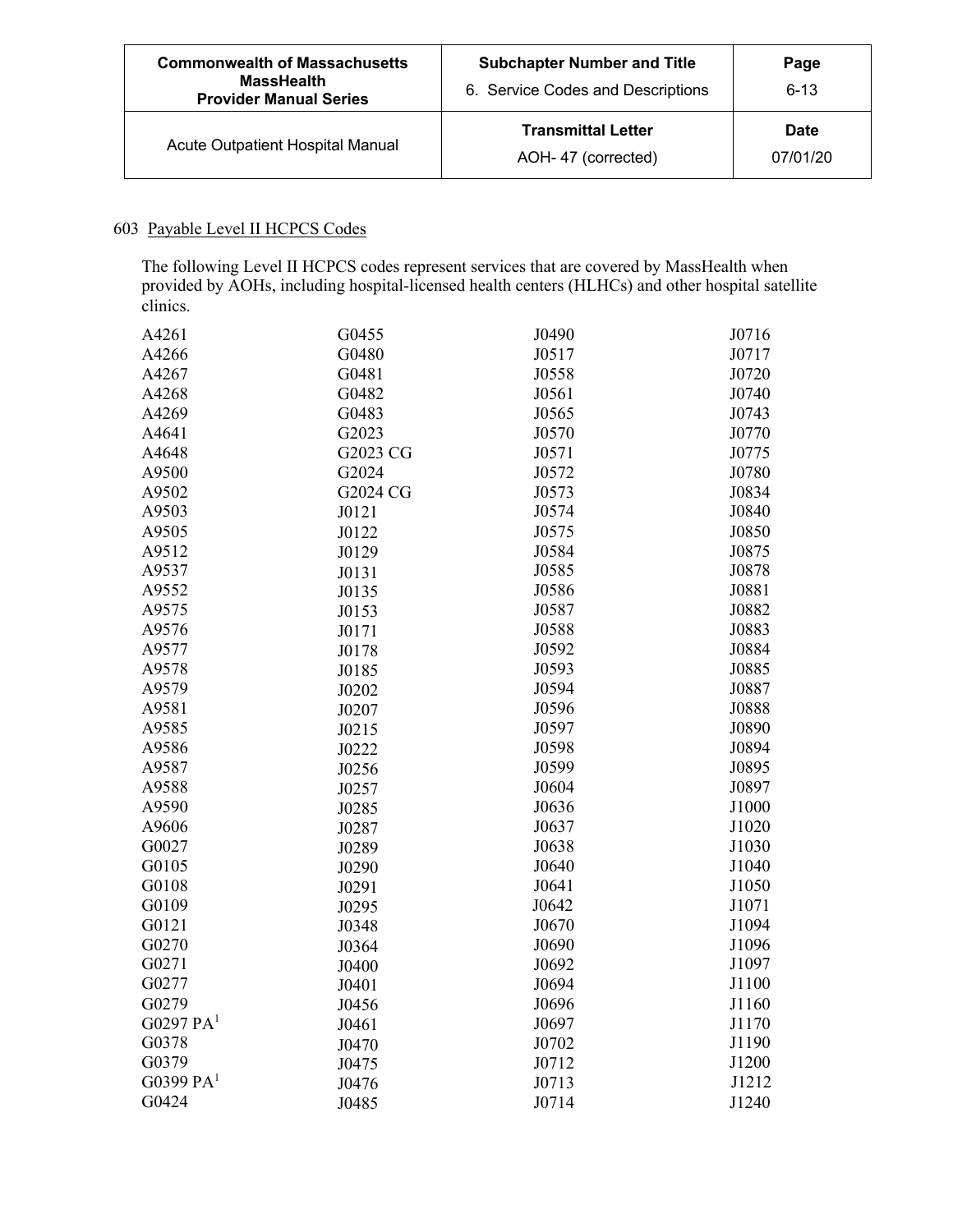| <b>Commonwealth of Massachusetts</b><br><b>MassHealth</b><br><b>Provider Manual Series</b> | <b>Subchapter Number and Title</b><br>6. Service Codes and Descriptions | Page<br>$6 - 14$ |
|--------------------------------------------------------------------------------------------|-------------------------------------------------------------------------|------------------|
| Acute Outpatient Hospital Manual                                                           | <b>Transmittal Letter</b><br>AOH-47 (corrected)                         | Date<br>07/01/20 |

# 603 Payable Level II HCPCS Codes (cont.)

| J1260 | J1652 | J2300 | J2792 |
|-------|-------|-------|-------|
| J1290 | J1655 | J2310 | J2793 |
| J1300 | J1670 | J2315 | J2794 |
| J1301 | J1700 | J2323 | J2795 |
| J1303 | J1710 | J2326 | J2796 |
| J1320 | J1720 | J2350 | J2797 |
| J1322 | J1726 | J2353 | J2798 |
| J1428 | J1729 | J2354 | J2820 |
| J1438 | J1740 | J2355 | J2840 |
| J1439 | J1743 | J2357 | J2910 |
| J1442 | J1744 | J2358 | J2916 |
| J1444 | J1745 | J2400 | J2920 |
| J1447 | J1746 | J2405 | J2930 |
| J1453 | J1750 | J2407 | J2940 |
| J1454 | J1756 | J2426 | J2941 |
| J1455 | J1786 | J2430 | J3000 |
| J1458 | J1790 | J2440 | J3010 |
| J1459 | J1800 | J2460 | J3030 |
| J1460 | J1815 | J2469 | J3031 |
| J1555 | J1826 | J2502 | J3060 |
| J1556 | J1830 | J2503 | J3090 |
| J1557 | J1840 | J2504 | J3095 |
| J1559 | J1850 | J2505 | J3110 |
| J1560 | J1885 | J2507 | J3111 |
| J1561 | J1890 | J2510 | J3121 |
| J1562 | J1930 | J2515 | J3145 |
| J1566 | J1931 | J2540 | J3230 |
| J1568 | J1943 | J2543 | J3240 |
| J1569 | J1944 | J2545 | J3243 |
| J1571 | J1950 | J2550 | J3245 |
| J1572 | J1956 | J2560 | J3250 |
| J1573 | J1990 | J2562 | J3262 |
| J1575 | J2060 | J2675 | J3285 |
| J1580 | J2150 | J2680 | J3300 |
| J1599 | J2170 | J2700 | J3301 |
| J1602 | J2175 | J2704 | J3302 |
| J1626 | J2182 | J2760 | J3303 |
| J1627 | J2212 | J2770 | J3304 |
| J1628 | J2248 | J2778 | J3315 |
| J1630 | J2250 | J2785 | J3357 |
| J1642 | J2265 | J2786 | J3360 |
| J1644 | J2270 | J2788 | J3370 |
| J1645 | J2274 | J2790 | J3380 |
| J1650 | J2278 | J2791 | J3385 |
|       |       |       |       |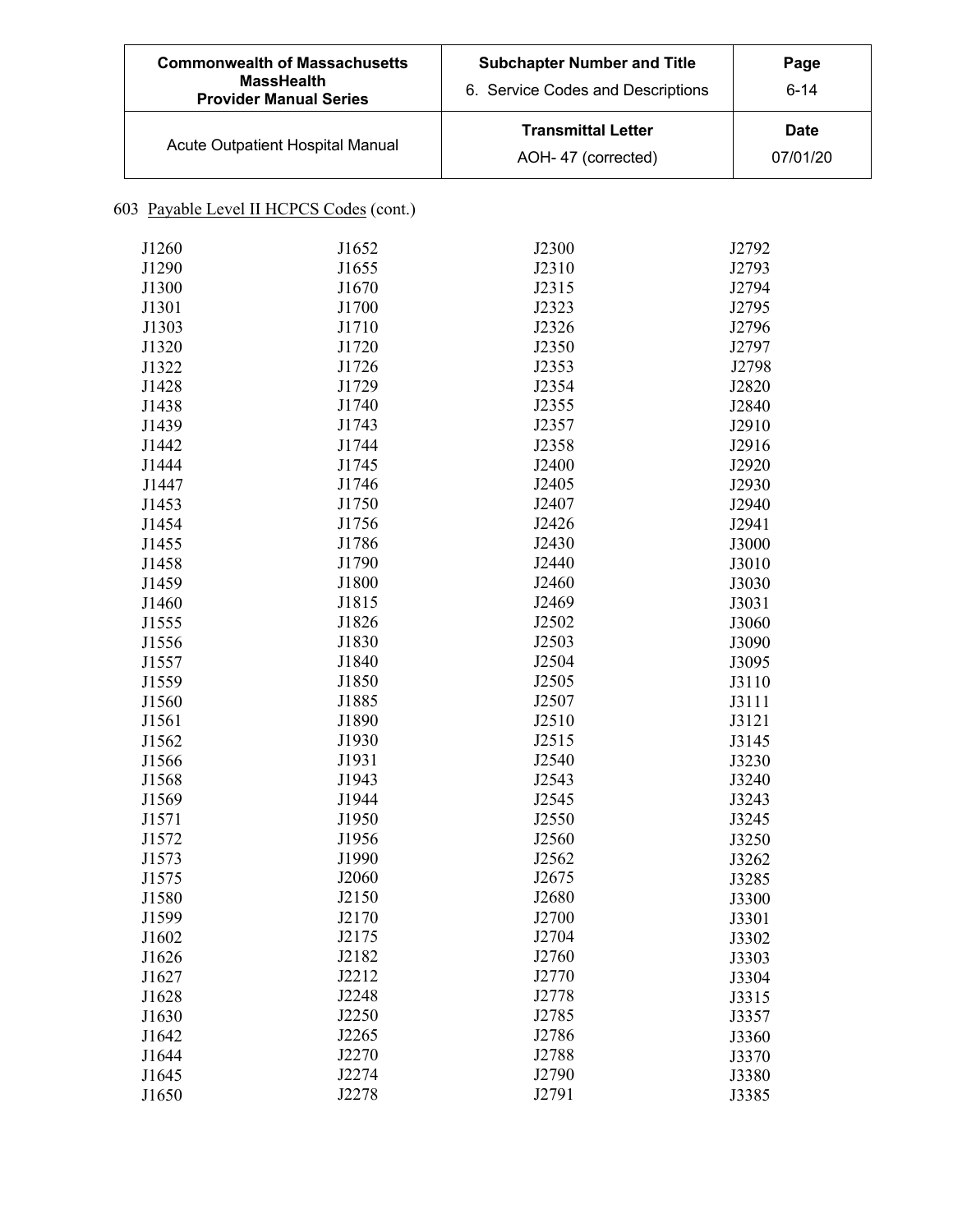| <b>Commonwealth of Massachusetts</b><br><b>MassHealth</b><br><b>Provider Manual Series</b> | <b>Subchapter Number and Title</b><br>6. Service Codes and Descriptions | Page<br>$6 - 15$        |
|--------------------------------------------------------------------------------------------|-------------------------------------------------------------------------|-------------------------|
| Acute Outpatient Hospital Manual                                                           | <b>Transmittal Letter</b><br>AOH-47 (corrected)                         | <b>Date</b><br>07/01/20 |

# 603 Payable Level II HCPCS Codes (cont.)

| J3396 | J7314 | J7644 | J9119 |
|-------|-------|-------|-------|
| J3397 | J7315 | J7665 | J9120 |
| J3398 | J7316 | J7669 | J9130 |
| J3410 | J7318 | J7676 | J9145 |
| J3411 | J7320 | J7677 | J9153 |
| J3430 | J7321 | J7682 | J9155 |
| J3465 | J7322 | J7686 | J9160 |
| J3471 | J7323 | J7699 | J9171 |
| J3472 | J7324 | J7799 | J9173 |
| J3473 | J7325 | J7999 | J9176 |
| J3475 | J7326 | J8562 | J9178 |
| J3486 | J7327 | J8655 | J9179 |
| J3489 | J7328 | J8670 | J9181 |
| J3490 | J7329 | J9000 | J9185 |
| J3590 | J7331 | J9015 | J9190 |
| J3591 | J7332 | J9017 | J9199 |
| J7030 | J7336 | J9019 | J9200 |
| J7040 | J7340 | J9020 | J9201 |
| J7050 | J7342 | J9022 | J9202 |
| J7060 | J7345 | J9023 | J9204 |
| J7070 | J7401 | J9025 | J9205 |
| J7120 | J7500 | J9030 | J9206 |
| J7131 | J7502 | J9032 | J9207 |
| J7170 | J7503 | J9033 | J9208 |
| J7177 | J7504 | J9034 |       |
| J7181 | J7507 | J9035 | J9209 |
| J7182 | J7508 | J9036 | J9210 |
|       |       |       | J9211 |
| J7200 | J7509 | J9039 | J9212 |
| J7201 | J7510 | J9040 | J9213 |
| J7203 | J7511 | J9041 | J9214 |
| J7205 | J7512 | J9042 | J9216 |
| J7296 | J7513 | J9043 | J9217 |
| J7297 | J7515 | J9044 | J9218 |
| J7298 | J7517 | J9045 | J9219 |
| J7300 | J7518 | J9047 | J9225 |
| J7301 | J7520 | J9050 | J9226 |
| J7303 | J7527 | J9055 | J9228 |
| J7304 | J7599 | J9057 | J9229 |
| J7307 | J7608 | J9060 | J9230 |
| J7309 | J7614 | J9063 | J9250 |
| J7310 | J7620 | J9065 | J9260 |
| J7311 | J7626 | J9070 | J9261 |
| J7312 | J7633 | J9098 | J9262 |
| J7313 | J7639 | J9100 | J9263 |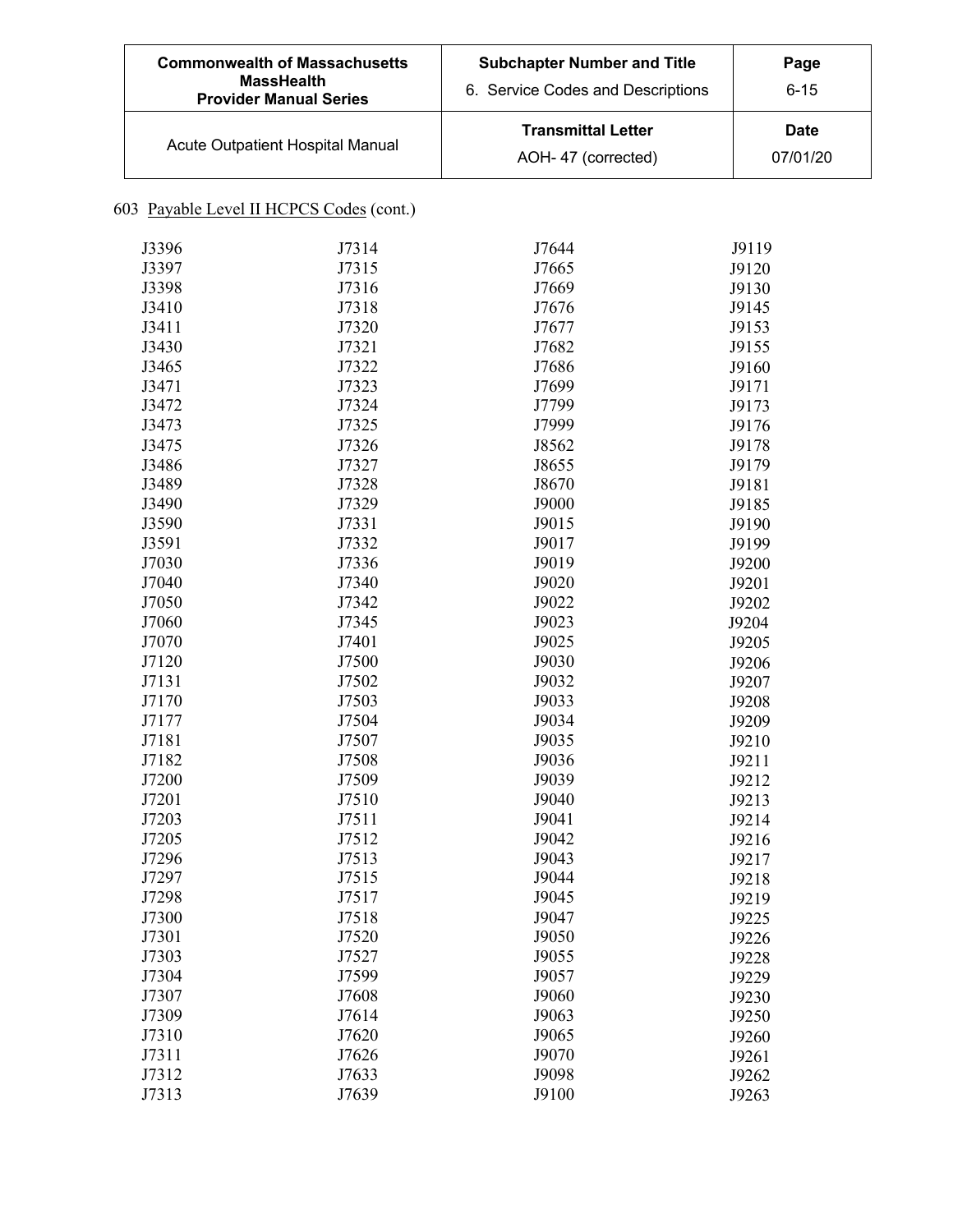| <b>Commonwealth of Massachusetts</b><br><b>MassHealth</b><br><b>Provider Manual Series</b> | <b>Subchapter Number and Title</b><br>6. Service Codes and Descriptions | Page<br>$6 - 16$        |
|--------------------------------------------------------------------------------------------|-------------------------------------------------------------------------|-------------------------|
| Acute Outpatient Hospital Manual                                                           | <b>Transmittal Letter</b><br>AOH-47 (corrected)                         | <b>Date</b><br>07/01/20 |

# 603 Payable Level II HCPCS Codes (cont.)

| J9264 | J9357 | Q4074 | Q5108 |
|-------|-------|-------|-------|
| J9266 | J9360 | Q4081 | Q5110 |
| J9267 | J9370 | Q4100 | Q9950 |
| J9268 | J9371 | Q4101 | Q9980 |
| J9269 | J9390 | Q4102 | Q9991 |
| J9271 | J9395 | Q4103 | Q9992 |
| J9280 | J9400 | Q4104 | S0020 |
| J9293 | J9999 | Q4105 | S0021 |
| J9295 | L8614 | Q4106 | S0023 |
| J9299 | L8615 | Q4107 | S0028 |
| J9301 | L8616 | Q4108 | S0077 |
| J9302 | L8617 | Q4110 | S0190 |
| J9303 | L8618 | Q4111 | S0191 |
| J9305 | L8619 | Q4112 | S0199 |
| J9306 | L8690 | Q4113 | S0302 |
| J9307 | L8691 | Q4114 | S2083 |
| J9308 | Q0081 | Q4115 | S2260 |
| J9309 | Q0083 | Q4121 | S3005 |
| J9310 | Q0084 | Q4132 | S4989 |
| J9311 | Q0138 | Q4133 | S4993 |
| J9312 | Q0139 | Q4161 | S9485 |
| J9313 | Q0162 | Q4162 | U0002 |
| J9315 | Q2009 | Q4163 | U0003 |
| J9320 | Q2017 | Q4164 | U0004 |
| J9325 | Q2028 | Q4165 | T1023 |
| J9328 | Q2035 | Q4186 | V2600 |
| J9330 | Q2036 | Q4187 | V2610 |
| J9340 | Q2037 | Q5101 | V2615 |
| J9351 | Q2038 | Q5103 | V2799 |
| J9352 | Q2043 | Q5104 |       |
| J9354 | Q2049 | Q5105 |       |
| J9355 | Q2050 | Q5106 |       |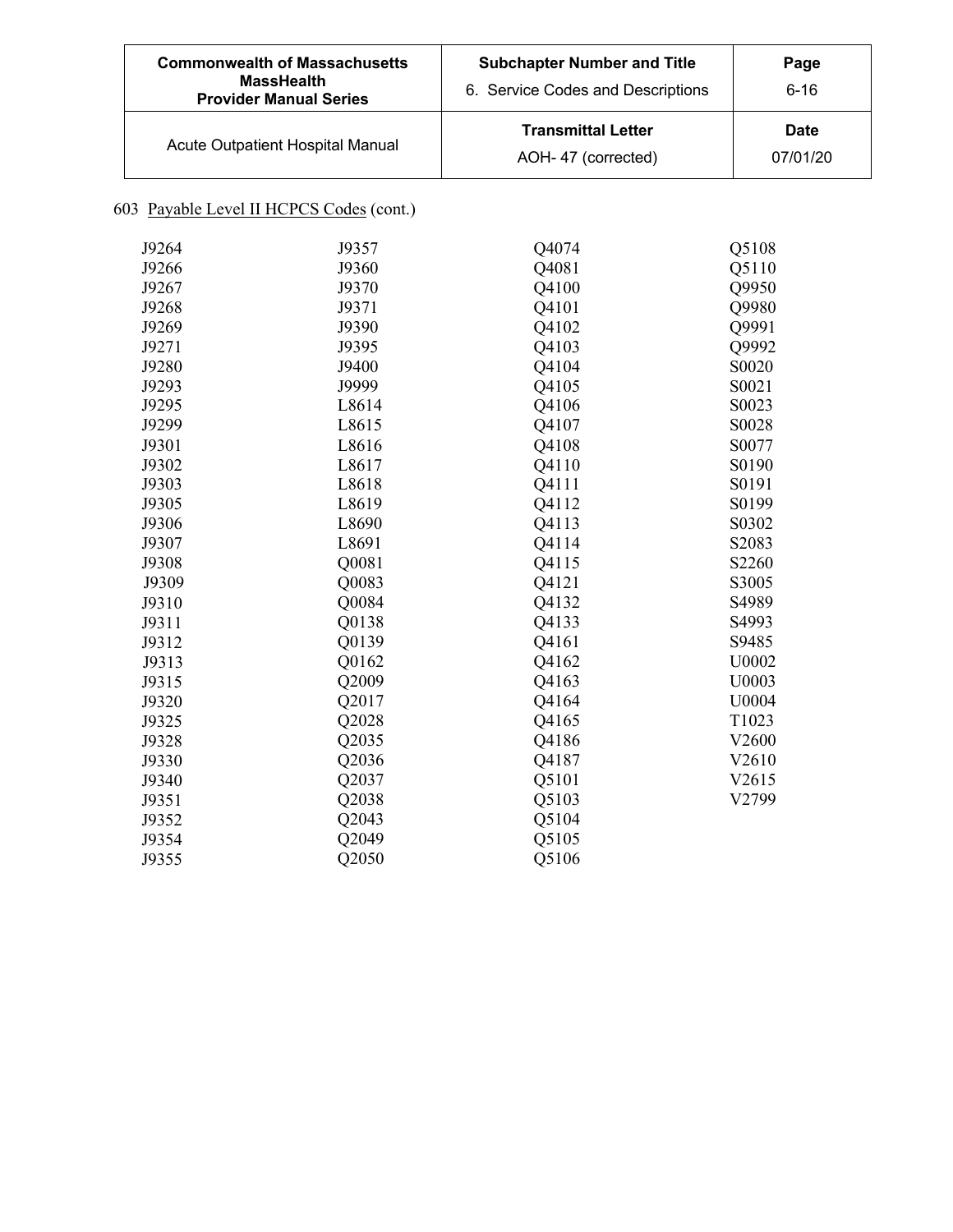| <b>Commonwealth of Massachusetts</b><br><b>MassHealth</b><br><b>Provider Manual Series</b> | <b>Subchapter Number and Title</b><br>6. Service Codes and Descriptions | Page<br>$6 - 17$        |
|--------------------------------------------------------------------------------------------|-------------------------------------------------------------------------|-------------------------|
| Acute Outpatient Hospital Manual                                                           | <b>Transmittal Letter</b><br>AOH-47 (corrected)                         | <b>Date</b><br>07/01/20 |

# 604 Modifiers

The following service code modifiers are allowed for billing under the MassHealth *Acute Outpatient Hospital Manual* for payable services.

| Modifier       | Description                                                                                                                                                                                                  |
|----------------|--------------------------------------------------------------------------------------------------------------------------------------------------------------------------------------------------------------|
| 22             | Increased procedural services                                                                                                                                                                                |
| 24             | Unrelated evaluation and management service by the same physician or other qualified<br>health care professional during a postoperative period                                                               |
| 25             | Significant, separately identifiable evaluation and management service by the same<br>physician or other qualified health care professional on the same day of the procedure<br>or other service             |
| 27             | Multiple outpatient hospital E/M encounters on the same date                                                                                                                                                 |
| 50             | Bilateral procedure                                                                                                                                                                                          |
| 52             | Reduced services                                                                                                                                                                                             |
| 58             | Staged or related procedure or service by the same physician or other qualified health<br>care professional during the postoperative period                                                                  |
| 59             | Distinct procedural service                                                                                                                                                                                  |
| 73             | Discontinued outpatient procedure prior to anesthesia administration                                                                                                                                         |
| 74             | Discontinued outpatient procedure after anesthesia administration                                                                                                                                            |
| 76             | Repeat procedure or service by same physician or other qualified health care professional                                                                                                                    |
| 77             | Repeat procedure or service by another physician or other qualified health care<br>professional                                                                                                              |
| 78             | Unplanned return to the operating/procedure room by the same physician or other<br>qualified health care professional following initial procedure for a related procedure<br>during the postoperative period |
| 79             | Unrelated procedure or service by the same physician or other qualified health care<br>professional during the postoperative period                                                                          |
| 90             | Reference (outside) laboratory                                                                                                                                                                               |
| 91             | Repeat clinical diagnostic laboratory test                                                                                                                                                                   |
| <b>BL</b>      | Special acquisition of blood and blood products                                                                                                                                                              |
| CA             | Procedure payable only in the inpatient setting when performed emergently on an<br>outpatient who expires prior to admission                                                                                 |
| CR             | Catastrophe/disaster related                                                                                                                                                                                 |
| E1             | Upper left, eyelid                                                                                                                                                                                           |
| E2             | Lower left, eyelid                                                                                                                                                                                           |
| E <sub>3</sub> | Upper right, eyelid                                                                                                                                                                                          |
| E4             | Lower right, eyelid                                                                                                                                                                                          |
| F1             | Left hand, second digit                                                                                                                                                                                      |
| F2             | Left hand, third digit                                                                                                                                                                                       |
| F <sub>3</sub> | Left hand, fourth digit                                                                                                                                                                                      |
| F4             | Left hand, fifth digit                                                                                                                                                                                       |
| F <sub>5</sub> | Right hand, thumb                                                                                                                                                                                            |
| F <sub>6</sub> | Right hand, second digit                                                                                                                                                                                     |
| F7             | Right hand, third digit                                                                                                                                                                                      |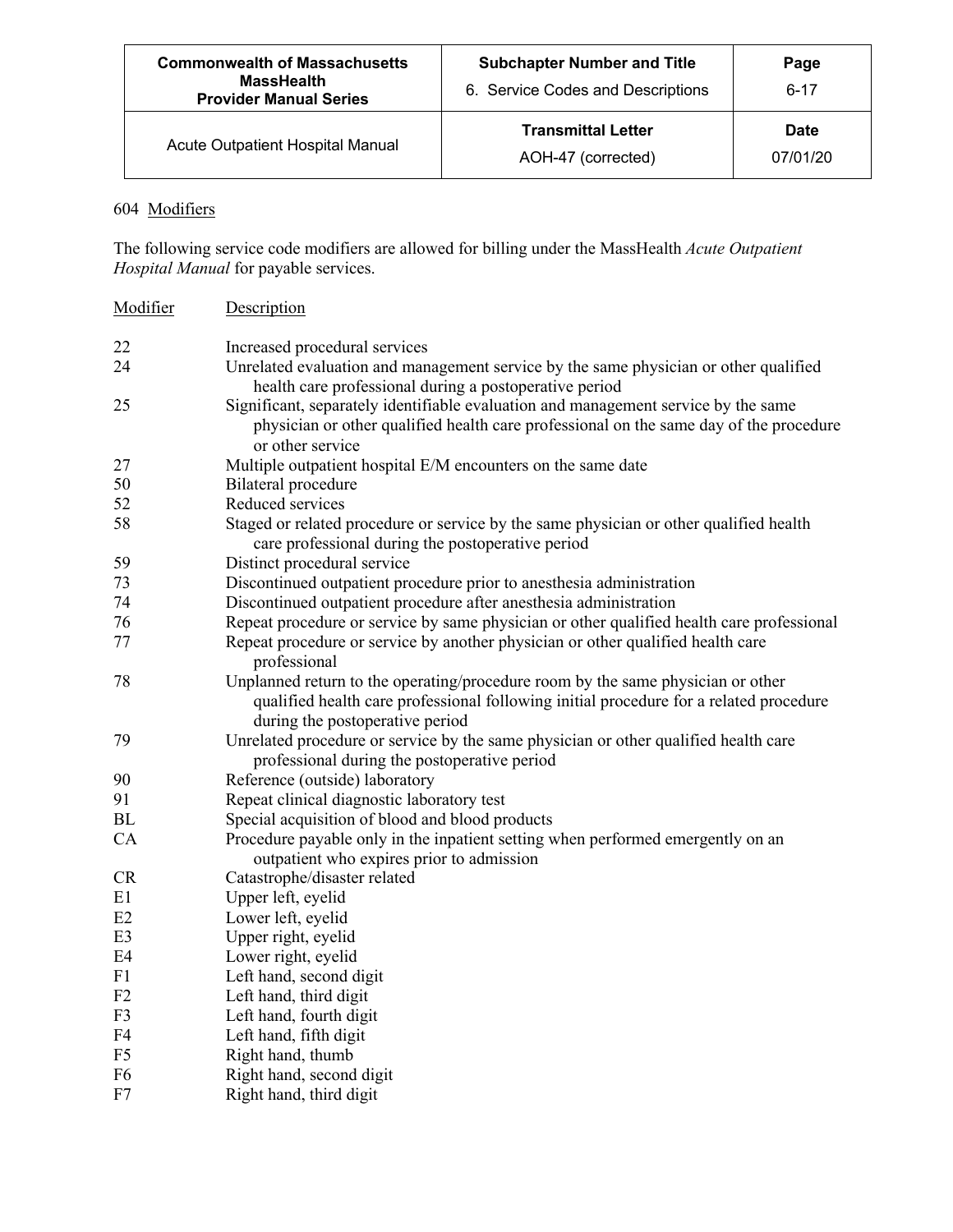| <b>Commonwealth of Massachusetts</b><br><b>MassHealth</b><br><b>Provider Manual Series</b> | <b>Subchapter Number and Title</b><br>6. Service Codes and Descriptions | Page<br>$6 - 18$        |
|--------------------------------------------------------------------------------------------|-------------------------------------------------------------------------|-------------------------|
| Acute Outpatient Hospital Manual                                                           | <b>Transmittal Letter</b><br>AOH-47 (corrected)                         | <b>Date</b><br>07/01/20 |

# 604 Modifiers (cont.)

| Modifier       | Description                                                                                                                                                                                                      |
|----------------|------------------------------------------------------------------------------------------------------------------------------------------------------------------------------------------------------------------|
| F8             | Right hand, fourth digit                                                                                                                                                                                         |
| F9             | Right hand, fifth digit                                                                                                                                                                                          |
| FA             | Left hand, thumb                                                                                                                                                                                                 |
| ${\rm FB}$     | Item provided without cost to provider, supplier or practitioner, or full credit received for<br>replaced device (examples, but not limited to, covered under warranty, replaced due<br>to defect, free samples) |
| GG             | Performance and payment of a screening mammogram and diagnostic mammogram on<br>the same patient, same day                                                                                                       |
| <b>GH</b>      | Diagnostic mammogram converted from screening mammogram on the same day                                                                                                                                          |
| <b>GN</b>      | Services delivered under an outpatient speech language pathology plan of care                                                                                                                                    |
| GO             | Services delivered under an outpatient occupational therapy plan of care                                                                                                                                         |
| <b>GP</b>      | Services delivered under an outpatient physical therapy plan of care                                                                                                                                             |
| LC             | Left circumflex, coronary artery                                                                                                                                                                                 |
| LD             | Left anterior descending coronary artery                                                                                                                                                                         |
| LM             | Left main, coronary artery                                                                                                                                                                                       |
| <b>LT</b>      | Left side (used to identify procedures performed on the left side of the body)                                                                                                                                   |
| QM             | Ambulance service provided under arrangement by a provider of services                                                                                                                                           |
| QN             | Ambulance service furnished directly by a provider of services                                                                                                                                                   |
| RC             | Right coronary artery                                                                                                                                                                                            |
| RI             | Ramus intermedius coronary artery                                                                                                                                                                                |
| <b>RT</b>      | Right side (used to identify procedures performed on the right side of the body)                                                                                                                                 |
| T <sub>1</sub> | Left foot, second digit                                                                                                                                                                                          |
| T <sub>2</sub> | Left foot, third digit                                                                                                                                                                                           |
| T <sub>3</sub> | Left foot, fourth digit                                                                                                                                                                                          |
| T <sub>4</sub> | Left foot, fifth digit                                                                                                                                                                                           |
| T <sub>5</sub> | Right foot, great toe                                                                                                                                                                                            |
| T <sub>6</sub> | Right foot, second digit                                                                                                                                                                                         |
| T7             | Right foot, third digit                                                                                                                                                                                          |
| T <sub>8</sub> | Right foot, fourth digit                                                                                                                                                                                         |
| T <sub>9</sub> | Right foot, fifth digit                                                                                                                                                                                          |
| <b>TA</b>      | Left foot, great toe                                                                                                                                                                                             |
| U <sub>5</sub> | Medicaid level of care 5, as defined by each state                                                                                                                                                               |
| U <sub>6</sub> | Medicaid level of care 6, as defined by each state                                                                                                                                                               |
| U7             | Medicaid level of care 7, as defined by each state                                                                                                                                                               |
| U8             | Medicaid level of care 8, as defined by each state                                                                                                                                                               |
| U <sub>9</sub> | Medicaid level of care 9, as defined by each state                                                                                                                                                               |
| XЕ             | Separate encounter: a service that is distinct because it occurred during a separate<br>encounter                                                                                                                |
| XP             | Separate practitioner: a service that is distinct because it was performed by a different<br>practitioner                                                                                                        |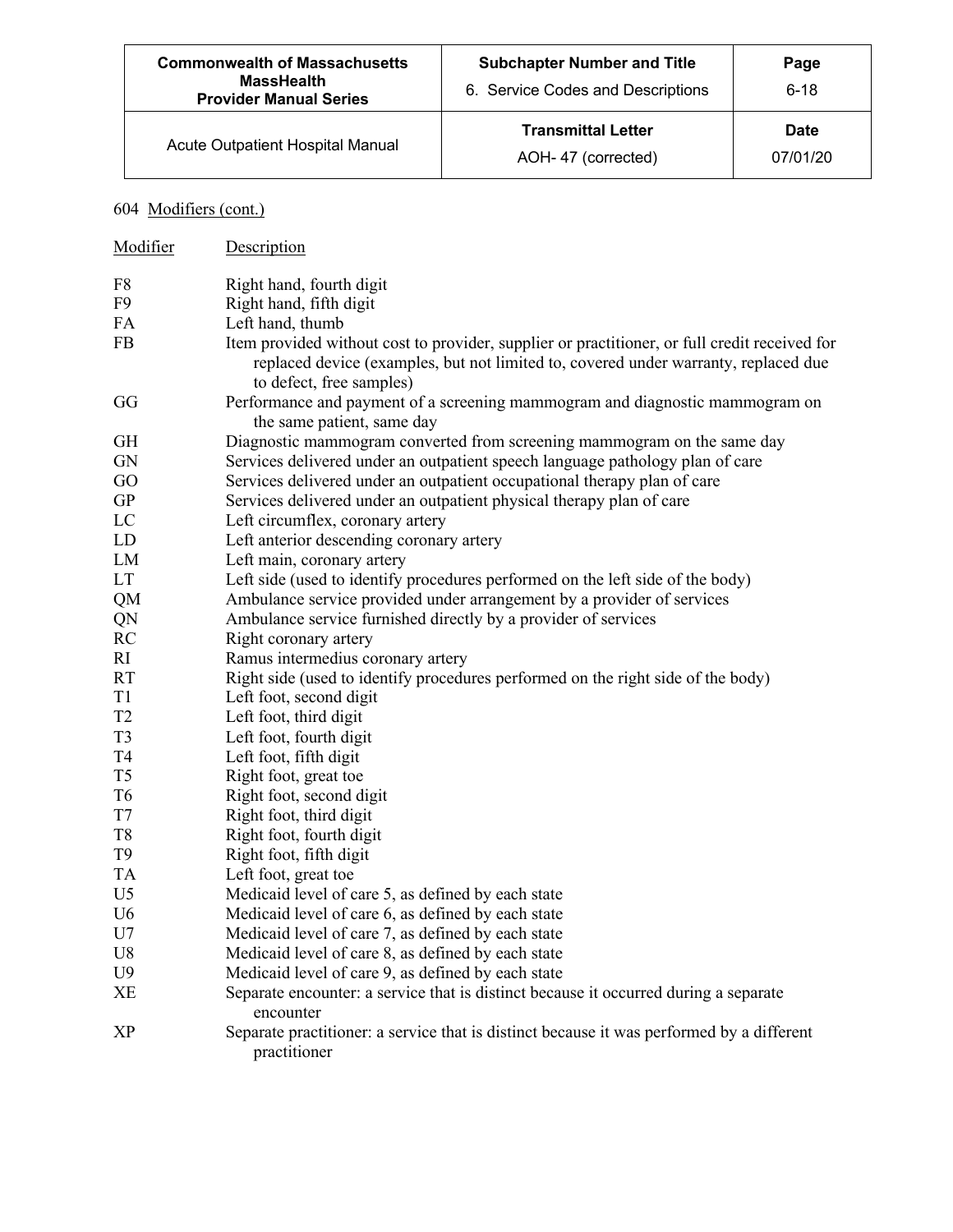| <b>Commonwealth of Massachusetts</b><br><b>MassHealth</b><br><b>Provider Manual Series</b> | <b>Subchapter Number and Title</b><br>6. Service Codes and Descriptions | Page<br>$6 - 19$        |
|--------------------------------------------------------------------------------------------|-------------------------------------------------------------------------|-------------------------|
| <b>Acute Outpatient Hospital Manual</b>                                                    | <b>Transmittal Letter</b><br>AOH-47 (corrected)                         | <b>Date</b><br>07/01/20 |

#### 604 Modifiers (cont.)

| Modifier | Description                                                                                                                                |
|----------|--------------------------------------------------------------------------------------------------------------------------------------------|
| XS       | Separate structure: a service that is distinct because it was performed on a separate<br>organ/structure                                   |
| XU       | Unusual non-overlapping service: the use of a service that is distinct because it does not<br>overlap usual components of the main service |

#### Modifiers for Behavioral Health Screening, Including Postnatal Depression Screening

The administration and scoring of standardized behavioral health screening tools selected from the approved menu of tools found in Appendix W of your MassHealth provider manual is covered for members (except MassHealth Limited) younger than 21 years of age. **Service Code 96110** must be accompanied by one of the modifiers listed below to indicate whether a behavioral health need was identified. "Behavioral health need identified" means the provider administering the screening tool, in her or his professional judgment, identified a child with a potential behavioral health services need.

| Modifier       | Description                                                                                                                                                         |
|----------------|---------------------------------------------------------------------------------------------------------------------------------------------------------------------|
| U <sub>1</sub> | Completed behavioral health screening using a standardized behavioral health screening<br>tool selected from the approved menu of tools found in Appendix W of your |
|                | MassHealth provider manual with no behavioral health need identified.                                                                                               |
| U <sub>2</sub> | Completed behavioral health screening using a standardized behavioral health screening                                                                              |
|                | tool selected from the approved menu of tools found in Appendix W of your                                                                                           |
|                | MassHealth provider manual and behavioral health need identified.                                                                                                   |
| <b>UD</b>      | Completed behavioral health screening for members birth through 6 months, for the                                                                                   |
|                | administration and scoring of the Edinburgh Postnatal Depression Scale. UD must be<br>used together with one of the above modifiers, U1 or U2.                      |
|                |                                                                                                                                                                     |

Modifiers for Perinatal (Prenatal and Postpartum) Depression Screening

**Service Code S3005** must be used by acute outpatient hospitals when billing MassHealth for the administration and scoring of a MassHealth-approved, standardized, perinatal depression screening tool. Code S3005 must be accompanied by one of the modifiers listed below.

| U1             | Perinatal care provider completed prenatal or postpartum depression screening and     |
|----------------|---------------------------------------------------------------------------------------|
|                | behavioral health need identified (positive screen)                                   |
| U <sub>2</sub> | Perinatal care provider completed prenatal or postpartum depression screening with no |
|                | behavioral health need identified (negative screen)                                   |

Please refer to the Massachusetts Department of Public Health's (DPH) postpartum depression (PPD) screening tool grid for any revisions to the list of MassHealth-approved screening tools: www.mass.gov/service-details/postpartum-depression-resources-for-healthcare-providers.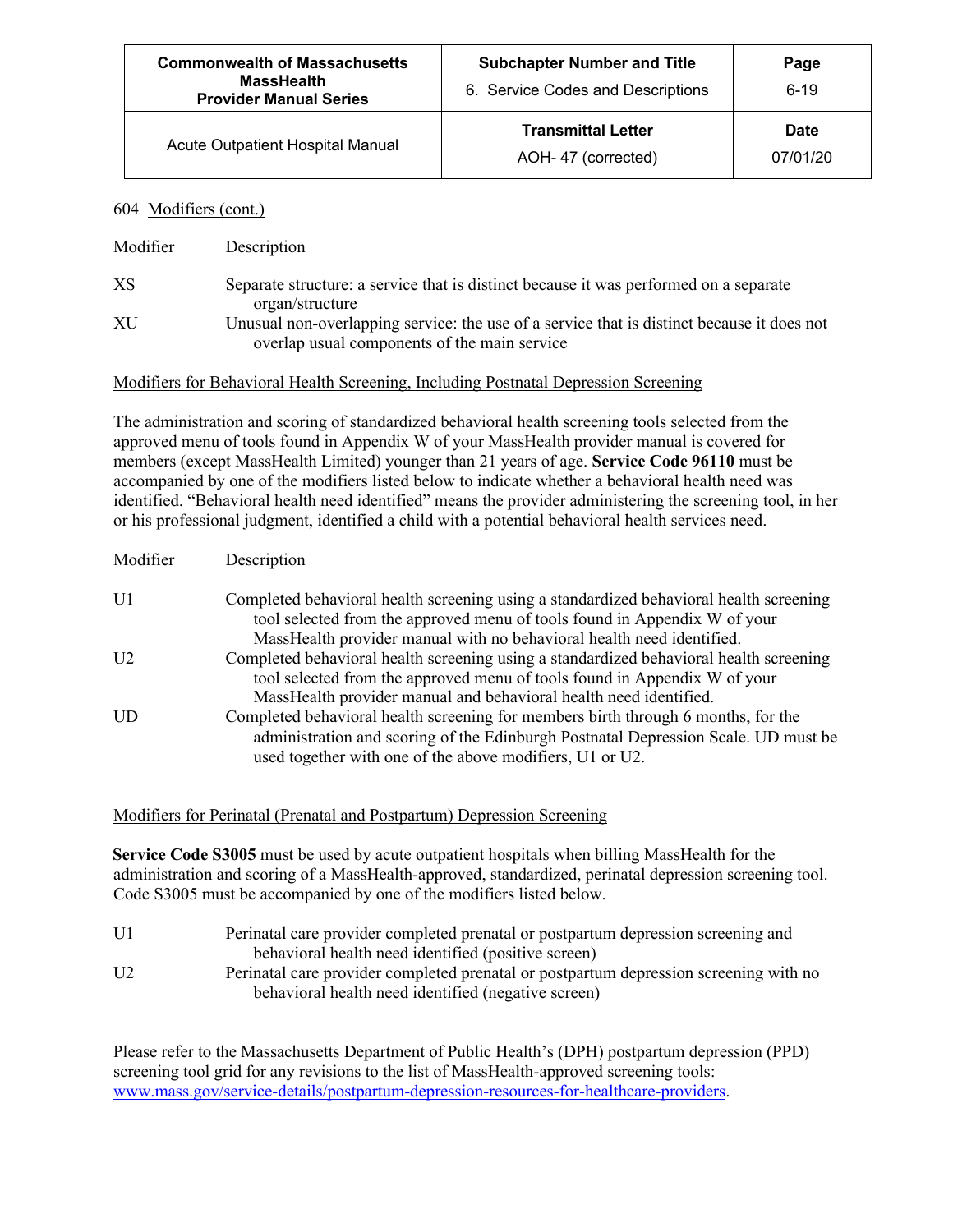| <b>Commonwealth of Massachusetts</b><br><b>MassHealth</b><br><b>Provider Manual Series</b> | <b>Subchapter Number and Title</b><br>6. Service Codes and Descriptions | Page<br>$6 - 20$        |
|--------------------------------------------------------------------------------------------|-------------------------------------------------------------------------|-------------------------|
| Acute Outpatient Hospital Manual                                                           | <b>Transmittal Letter</b><br>AOH-47 (corrected)                         | <b>Date</b><br>07/01/20 |

#### 604 Modifiers (cont.)

#### Modifiers for Tobacco-Cessation Services

The following modifiers are used in combination with Service Code 99407 to report tobacco-use cessation counseling. Service Code 99407 (Smoking- and tobacco-cessation counseling visit; intensive, greater than 10 minutes) may also be billed without a modifier to report an individual smoking- and tobacco-cessation counseling visit of at least 30 minutes.

| Modifier | Description                                     |
|----------|-------------------------------------------------|
| HQ       | Group counseling, at least 60-90 minutes        |
| TF       | Intermediate level of care, at least 45 minutes |

Modifier for Child and Adolescent Needs and Strengths (CANS)

| Modifier | Description |
|----------|-------------|
|          |             |

HA Service Code 90791 must be accompanied by this modifier to indicate that the Child and Adolescent Needs and Strengths is included in the assessment. This modifier may be billed only by psychiatrists.

Modifiers for Provider Preventable Conditions That Are National Coverage Determinations

| Modifier  | Description                                             |
|-----------|---------------------------------------------------------|
| <b>PA</b> | Surgical or other invasive procedure on wrong body part |
| <b>PB</b> | Surgical or other invasive procedure on wrong patient   |
| PC.       | Wrong surgery or other invasive procedure on patient    |

For more information on the use of these modifiers, see Appendix V of your provider manual.

|       | 605 Codes That Have Special Requirements or Limitations |       |                 |       |                 |
|-------|---------------------------------------------------------|-------|-----------------|-------|-----------------|
| 70336 | PA <sup>1</sup>                                         | 70496 | PA <sup>1</sup> | 70553 | PA <sup>T</sup> |
| 70450 | PA <sup>1</sup>                                         | 70498 | PA <sup>1</sup> | 70554 | PA <sup>1</sup> |
| 70460 | PA <sup>1</sup>                                         | 70540 | PA <sup>1</sup> | 70555 | PA <sup>1</sup> |
| 70470 | PA <sup>1</sup>                                         | 70542 | PA <sup>1</sup> | 71250 | PA <sup>1</sup> |
| 70480 | PA <sup>1</sup>                                         | 70543 | PA <sup>1</sup> | 71260 | PA <sup>1</sup> |
| 70481 | PA <sup>1</sup>                                         | 70544 | PA <sup>1</sup> | 71270 | PA <sup>1</sup> |
| 70482 | PA <sup>1</sup>                                         | 70545 | PA <sup>1</sup> | 71275 | PA <sup>1</sup> |
| 70486 | PA <sup>1</sup>                                         | 70546 | PA <sup>1</sup> | 71550 | PA <sup>1</sup> |
| 70487 | PA <sup>1</sup>                                         | 70547 | PA <sup>1</sup> | 71551 | PA <sup>1</sup> |
| 70488 | PA <sup>1</sup>                                         | 70548 | PA <sup>1</sup> | 71555 | PA <sup>1</sup> |
| 70490 | PA <sup>1</sup>                                         | 70549 | PA <sup>1</sup> | 72125 | PA <sup>1</sup> |
| 70491 | PA <sup>1</sup>                                         | 70551 | PA <sup>1</sup> | 72126 | PA <sup>1</sup> |
| 70492 | PA <sup>1</sup>                                         | 70552 | PA <sup>1</sup> | 72127 | PA <sup>1</sup> |

<sup>1</sup>PA is required for dates of service on or after March 1, 2020. If a code comprises both a professional component and a technical component, PA is required for the technical component only, and the TC modifier must be included on the PA request.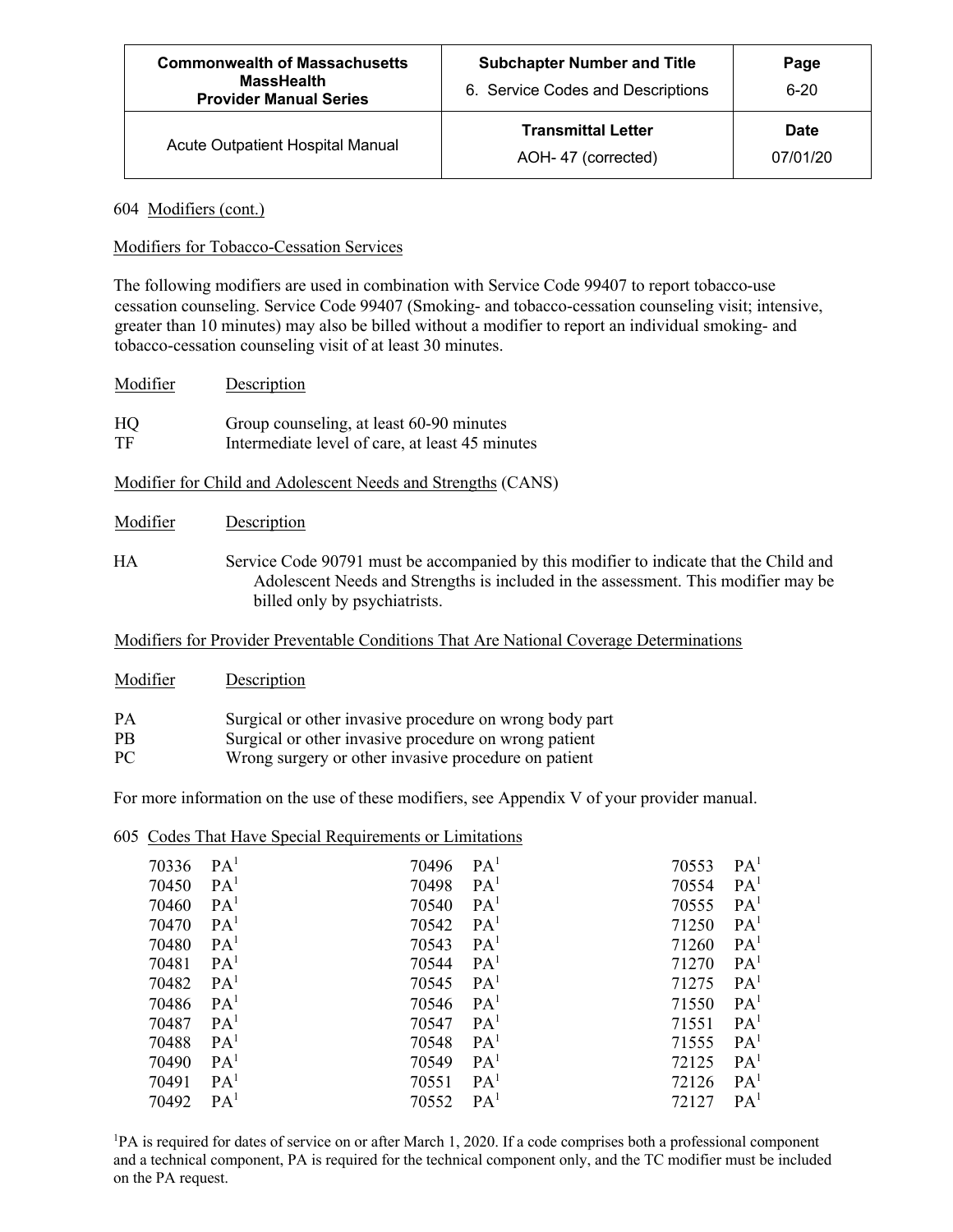| <b>Commonwealth of Massachusetts</b><br><b>MassHealth</b><br><b>Provider Manual Series</b> | <b>Subchapter Number and Title</b><br>6. Service Codes and Descriptions | Page<br>$6 - 21$ |  |
|--------------------------------------------------------------------------------------------|-------------------------------------------------------------------------|------------------|--|
| Acute Outpatient Hospital Manual                                                           | <b>Transmittal Letter</b><br>AOH-47 (corrected)                         | Date<br>07/01/20 |  |

### 605 Codes That Have Special Requirements or Limitations (cont.)

| 72128 | PA <sup>1</sup> | 73721 | PA <sup>1</sup> | 77078 | PA <sup>1</sup> |
|-------|-----------------|-------|-----------------|-------|-----------------|
| 72129 | PA <sup>1</sup> | 73722 | PA <sup>1</sup> | 77084 | PA <sup>1</sup> |
| 72130 | PA <sup>1</sup> | 73723 | PA <sup>1</sup> | 78451 | PA <sup>1</sup> |
| 72131 | PA <sup>1</sup> | 73725 | PA <sup>1</sup> | 78452 | PA <sup>1</sup> |
| 72132 | PA <sup>1</sup> | 74150 | PA <sup>1</sup> | 78453 | PA <sup>1</sup> |
| 72133 | PA <sup>1</sup> | 74160 | PA <sup>1</sup> | 78454 | PA <sup>1</sup> |
| 72141 | PA <sup>1</sup> | 74170 | PA <sup>1</sup> | 78459 | PA <sup>1</sup> |
| 72142 | PA <sup>1</sup> | 74174 | PA <sup>1</sup> | 78466 | PA <sup>1</sup> |
| 72146 | PA <sup>1</sup> | 74175 | PA <sup>1</sup> | 78469 | PA <sup>1</sup> |
| 72147 | PA <sup>1</sup> | 74176 | PA <sup>1</sup> | 78472 | PA <sup>1</sup> |
| 72148 | PA <sup>1</sup> | 74177 | PA <sup>1</sup> | 78473 | PA <sup>1</sup> |
| 72149 | PA <sup>1</sup> | 74178 | PA <sup>1</sup> | 78481 | PA <sup>1</sup> |
| 72156 | PA <sup>1</sup> | 74181 | PA <sup>1</sup> | 78483 | PA <sup>1</sup> |
| 72157 | PA <sup>1</sup> | 74182 | PA <sup>1</sup> | 78491 | PA <sup>1</sup> |
| 72158 | PA <sup>1</sup> | 74183 | PA <sup>1</sup> | 78492 | PA <sup>1</sup> |
| 72191 | PA <sup>1</sup> | 74185 | PA <sup>1</sup> | 78494 | PA <sup>1</sup> |
| 72192 | PA <sup>1</sup> | 74261 | PA <sup>1</sup> | 78496 | PA <sup>1</sup> |
| 72193 | PA <sup>1</sup> | 74262 | PA <sup>1</sup> | 78608 | PA <sup>1</sup> |
| 72194 | PA <sup>1</sup> | 74712 | PA <sup>1</sup> | 78609 | PA <sup>1</sup> |
| 72195 | PA <sup>1</sup> | 74713 | PA <sup>1</sup> | 78811 | PA <sup>1</sup> |
| 72196 | PA <sup>1</sup> | 75557 | PA <sup>1</sup> | 78812 | PA <sup>1</sup> |
| 72197 | PA <sup>1</sup> | 75559 | PA <sup>1</sup> | 78813 | PA <sup>1</sup> |
| 73200 | PA <sup>1</sup> | 75561 | PA <sup>1</sup> | 78814 | PA <sup>1</sup> |
| 73201 | PA <sup>1</sup> | 75563 | PA <sup>1</sup> | 78815 | PA <sup>1</sup> |
| 73202 | PA <sup>1</sup> | 75565 | PA <sup>1</sup> | 78816 | PA <sup>1</sup> |
| 73206 | PA <sup>1</sup> | 75572 | PA <sup>1</sup> | 93350 | PA <sup>1</sup> |
| 73218 | PA <sup>1</sup> | 75573 | PA <sup>1</sup> | 93351 | PA <sup>1</sup> |
| 73219 | PA <sup>1</sup> | 75574 | PA <sup>1</sup> | 95782 | PA <sup>1</sup> |
| 73220 | PA <sup>1</sup> | 75635 | PA <sup>1</sup> | 95783 | PA <sup>1</sup> |
| 73221 | PA <sup>1</sup> | 76376 | PA <sup>1</sup> | 95800 | PA <sup>1</sup> |
| 73222 | PA <sup>1</sup> | 76377 | PA <sup>1</sup> | 95805 | PA <sup>1</sup> |
| 73223 | PA <sup>1</sup> | 76380 | PA <sup>1</sup> | 95806 | PA <sup>1</sup> |
| 73700 | PA <sup>1</sup> | 76391 | PA <sup>1</sup> | 95807 | PA <sup>1</sup> |
| 73701 | PA <sup>1</sup> | 77021 | PA <sup>1</sup> | 95808 | PA <sup>1</sup> |
| 73702 | PA <sup>1</sup> | 77022 | PA <sup>1</sup> | 95810 | PA <sup>1</sup> |
| 73706 | PA <sup>1</sup> | 77046 | PA <sup>1</sup> | 95811 | PA <sup>1</sup> |
| 73718 | PA <sup>1</sup> | 77047 | PA <sup>1</sup> |       |                 |
| 73719 | PA <sup>1</sup> | 77048 | PA <sup>1</sup> |       |                 |
| 73720 | PA <sup>1</sup> | 77049 | PA <sup>1</sup> |       |                 |

<sup>1</sup>PA is required for dates of service on or after March 1, 2020. If a code comprises both a professional component and a technical component, PA is required for the technical component only, and the TC modifier must be included on the PA request.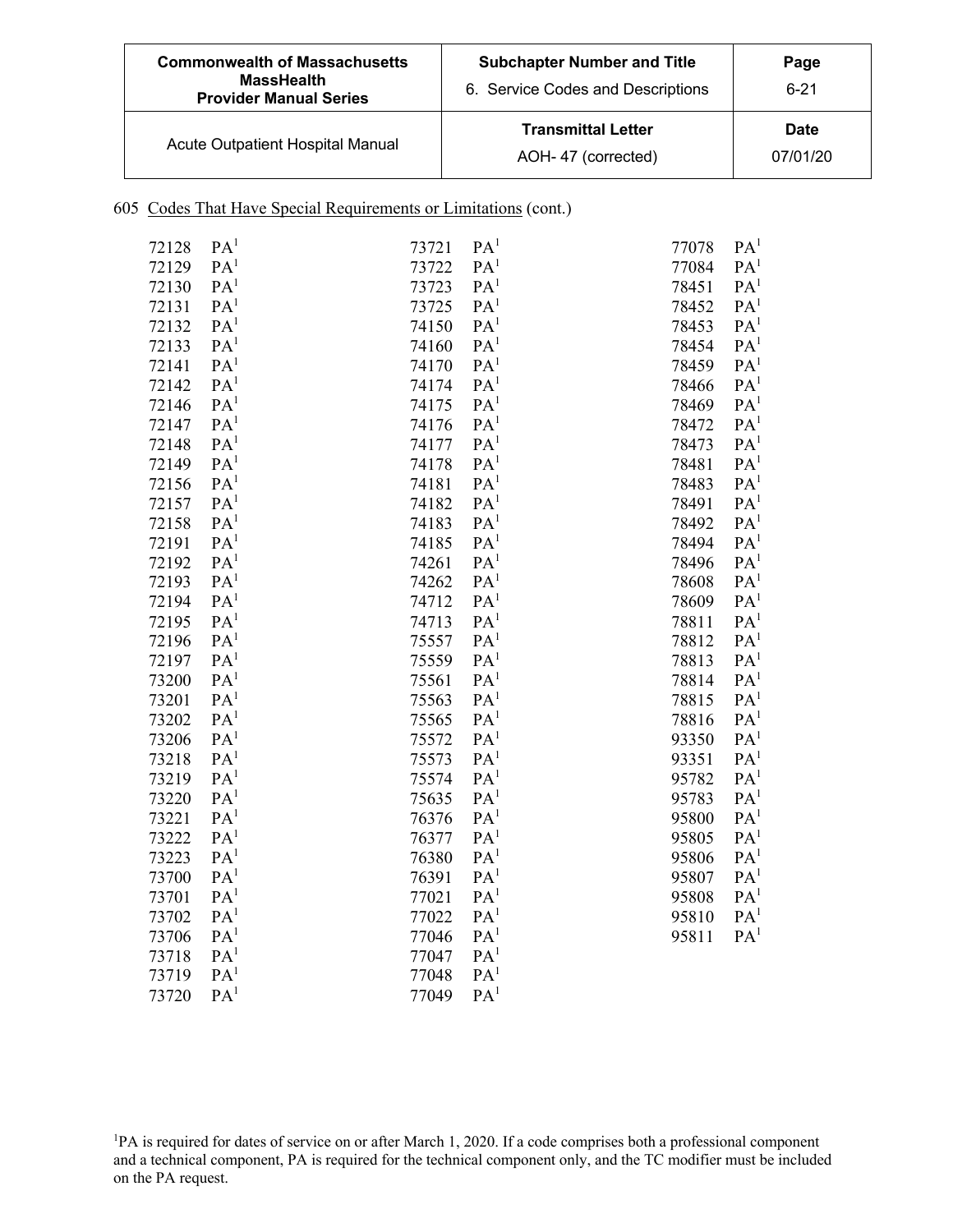| <b>Commonwealth of Massachusetts</b><br><b>MassHealth</b><br><b>Provider Manual Series</b> | <b>Subchapter Number and Title</b><br>6. Service Codes and Descriptions | Page<br>$6-22$          |
|--------------------------------------------------------------------------------------------|-------------------------------------------------------------------------|-------------------------|
| Acute Outpatient Hospital Manual                                                           | <b>Transmittal Letter</b><br>AOH-47 (corrected)                         | <b>Date</b><br>07/01/20 |

### 606 Revenue Codes

The following table lists the revenue codes that acute outpatient hospitals (AOHs), including hospital-licensed health centers and other provider-based satellites, use when billing for MassHealth-covered services. Please refer to the current edition of the Ingenix Uniform Billing Editor as a guide to determine the most common revenue HCPC code mappings. To purchase the application, go to https://www.optum360coding.com.

| <b>Revenue Code</b> | <b>Description</b>                                   |  |
|---------------------|------------------------------------------------------|--|
| 025X Pharmacy       |                                                      |  |
| 0250                | General                                              |  |
| 0251                | Generic drugs                                        |  |
| 0252                | Nongeneric drugs                                     |  |
| 0254                | Drugs incident to other diagnostic services          |  |
| 0255                | Drugs incident to radiology                          |  |
| 0257                | Nonprescription drugs                                |  |
| 0258                | IV solutions                                         |  |
| 0259                | Other pharmacy                                       |  |
| 026X IV Therapy     |                                                      |  |
| 0260                | General                                              |  |
| 0269                | Other IV therapy                                     |  |
|                     | 027X Medical/Surgical Supplies and Devices - General |  |
| 0270                | General                                              |  |
| 0271                | Nonsterile supply                                    |  |
| 0272                | Sterile supply                                       |  |
| 0274                | Prosthetic/orthotic devices                          |  |
| 0276                | Intraocular lens                                     |  |
| 0278                | Other implants                                       |  |
| 0279                | Other supplies/devices                               |  |
| 028X Oncology       |                                                      |  |
| 0280                | General                                              |  |
| 0289                | Other                                                |  |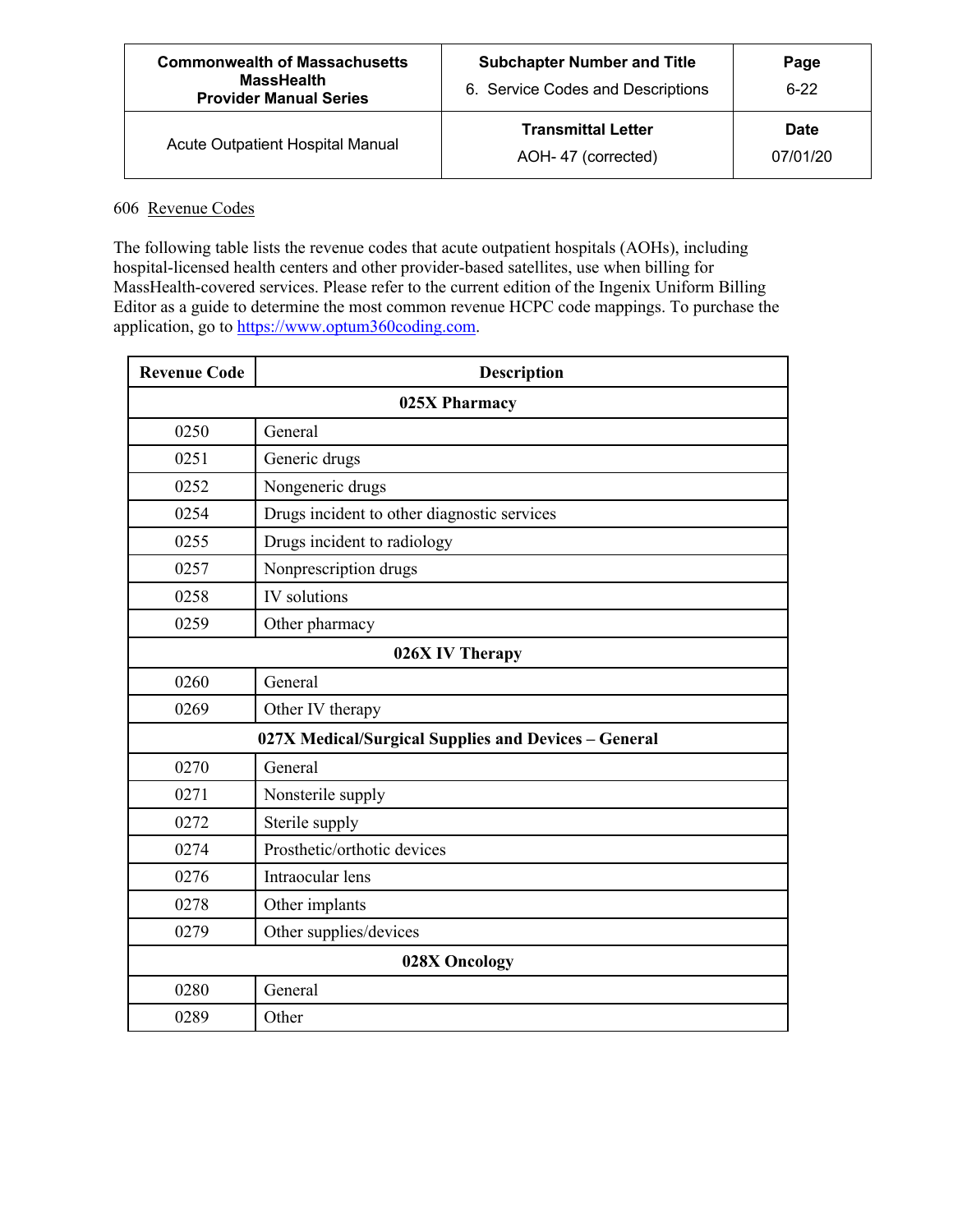| <b>Commonwealth of Massachusetts</b><br><b>MassHealth</b><br><b>Provider Manual Series</b> | <b>Subchapter Number and Title</b><br>6. Service Codes and Descriptions | Page<br>$6 - 23$        |
|--------------------------------------------------------------------------------------------|-------------------------------------------------------------------------|-------------------------|
| Acute Outpatient Hospital Manual                                                           | <b>Transmittal Letter</b><br>AOH-47 (corrected)                         | <b>Date</b><br>07/01/20 |

| <b>Revenue Code</b>                                             | <b>Description</b>                     |  |
|-----------------------------------------------------------------|----------------------------------------|--|
| 029X DME                                                        |                                        |  |
| 0290                                                            | General                                |  |
| 0291                                                            | Rental                                 |  |
| 0292                                                            | Purchase of new DME                    |  |
| 0293                                                            | Purchase of used DME                   |  |
| 0294                                                            | Supplies/drugs for DME                 |  |
| 0299                                                            | Other equipment                        |  |
|                                                                 | 030X Laboratory                        |  |
| 0300                                                            | General                                |  |
| 0301                                                            | Chemistry                              |  |
| 0302                                                            | Immunology                             |  |
| 0304                                                            | Nonroutine dialysis                    |  |
| 0305                                                            | Hematology                             |  |
| 0306                                                            | Bacteriology and microbiology          |  |
| 0307                                                            | Urology                                |  |
| 0309                                                            | Other                                  |  |
|                                                                 | 031X Laboratory Pathological - General |  |
| 0310                                                            | Laboratory pathological - general      |  |
| 0311                                                            | Cytology                               |  |
| 0312                                                            | Histology                              |  |
| 0314                                                            | Biopsy                                 |  |
| 0319                                                            | Other                                  |  |
|                                                                 | 032X Radiology - Diagnostic            |  |
| 0320                                                            | General                                |  |
| 0321                                                            | Angiocardiography                      |  |
| 0322                                                            | Arthrography                           |  |
| 0323                                                            | Arteriography                          |  |
| 0324                                                            | Chest X ray                            |  |
| 0329                                                            | Other                                  |  |
| 033X Radiology - Therapeutic and/or Chemotherapy Administration |                                        |  |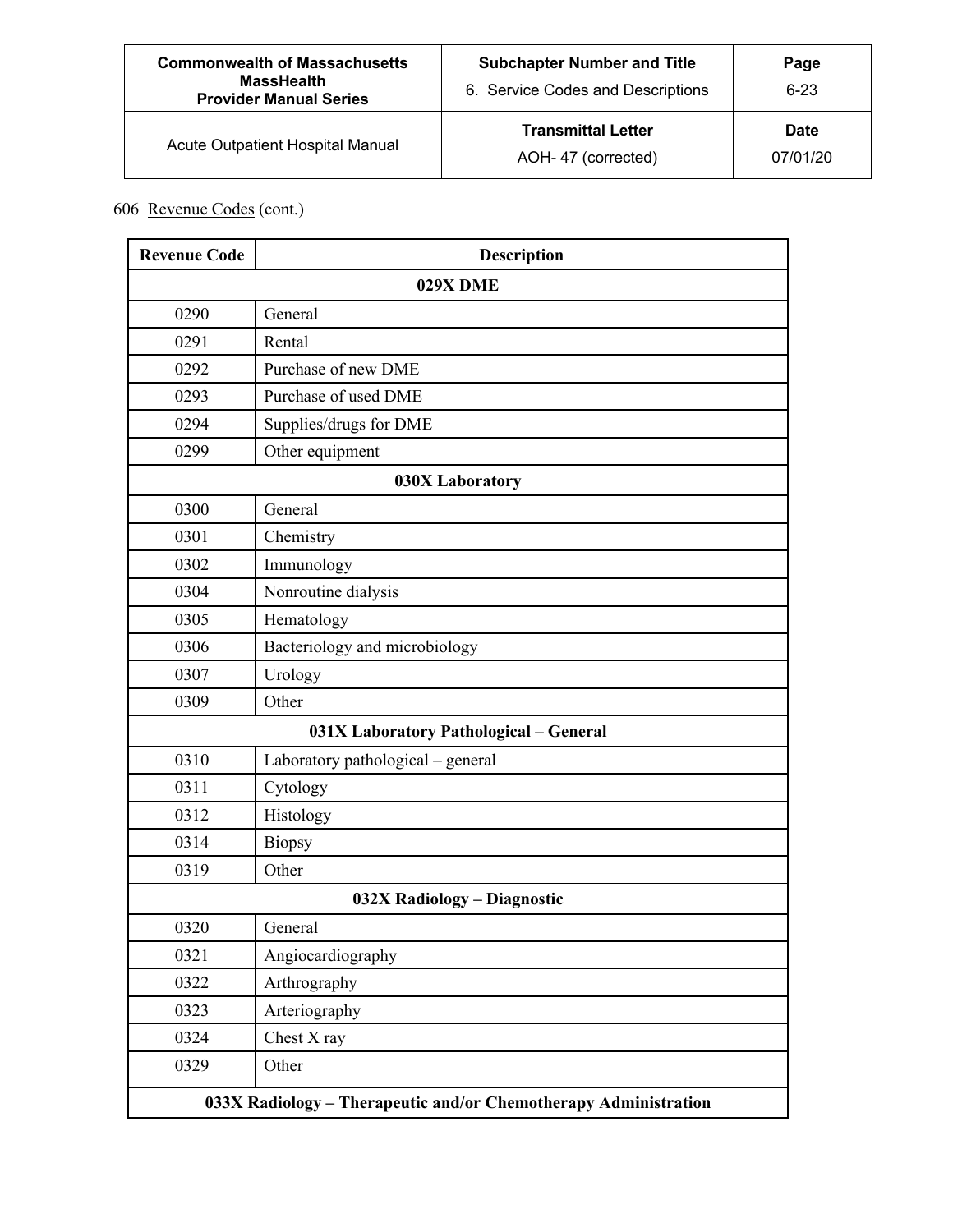| <b>Commonwealth of Massachusetts</b><br><b>MassHealth</b><br><b>Provider Manual Series</b> | <b>Subchapter Number and Title</b><br>6. Service Codes and Descriptions | Page<br>$6-24$          |
|--------------------------------------------------------------------------------------------|-------------------------------------------------------------------------|-------------------------|
| Acute Outpatient Hospital Manual                                                           | <b>Transmittal Letter</b><br>AOH-47 (corrected)                         | <b>Date</b><br>07/01/20 |

| <b>Revenue Code</b>                      | <b>Description</b>                               |  |
|------------------------------------------|--------------------------------------------------|--|
| 0330                                     | General                                          |  |
| 0331                                     | Chemotherapy administration - injected           |  |
| 0332                                     | Chemotherapy - oral                              |  |
| 0333                                     | Radiation therapy                                |  |
| 0335                                     | Chemotherapy administration - IV                 |  |
| 0339                                     | Therapeutic and/or chemo admin                   |  |
|                                          | <b>034X Nuclear Medicine</b>                     |  |
| 0340                                     | General                                          |  |
| 0341                                     | Diagnostic                                       |  |
| 0342                                     | Therapeutic                                      |  |
| 0343                                     | Diagnostic radiopharmaceuticals                  |  |
| 0349                                     | Other                                            |  |
| 035X Computerized Tomographic (CT) Scans |                                                  |  |
| 0350                                     | General                                          |  |
| 0351                                     | Head scan                                        |  |
| 0352                                     | Body scan                                        |  |
| 0359                                     | Other                                            |  |
|                                          | <b>036X Operating Room Services</b>              |  |
| 0360                                     | General                                          |  |
| 0361                                     | Minor surgery                                    |  |
|                                          | 037X Anesthesia                                  |  |
| 0370                                     | General                                          |  |
| 0371                                     | Anesthesia incident to radiology                 |  |
| 0372                                     | Anesthesia incident to other diagnostic services |  |
| 0374                                     | Acupuncture                                      |  |
| 0379                                     | Other anesthesia                                 |  |
| 039X Blood Storage and Processing        |                                                  |  |
| 0390                                     | General                                          |  |
| 0391                                     | Administration                                   |  |
| 0399                                     | Other processing and storage                     |  |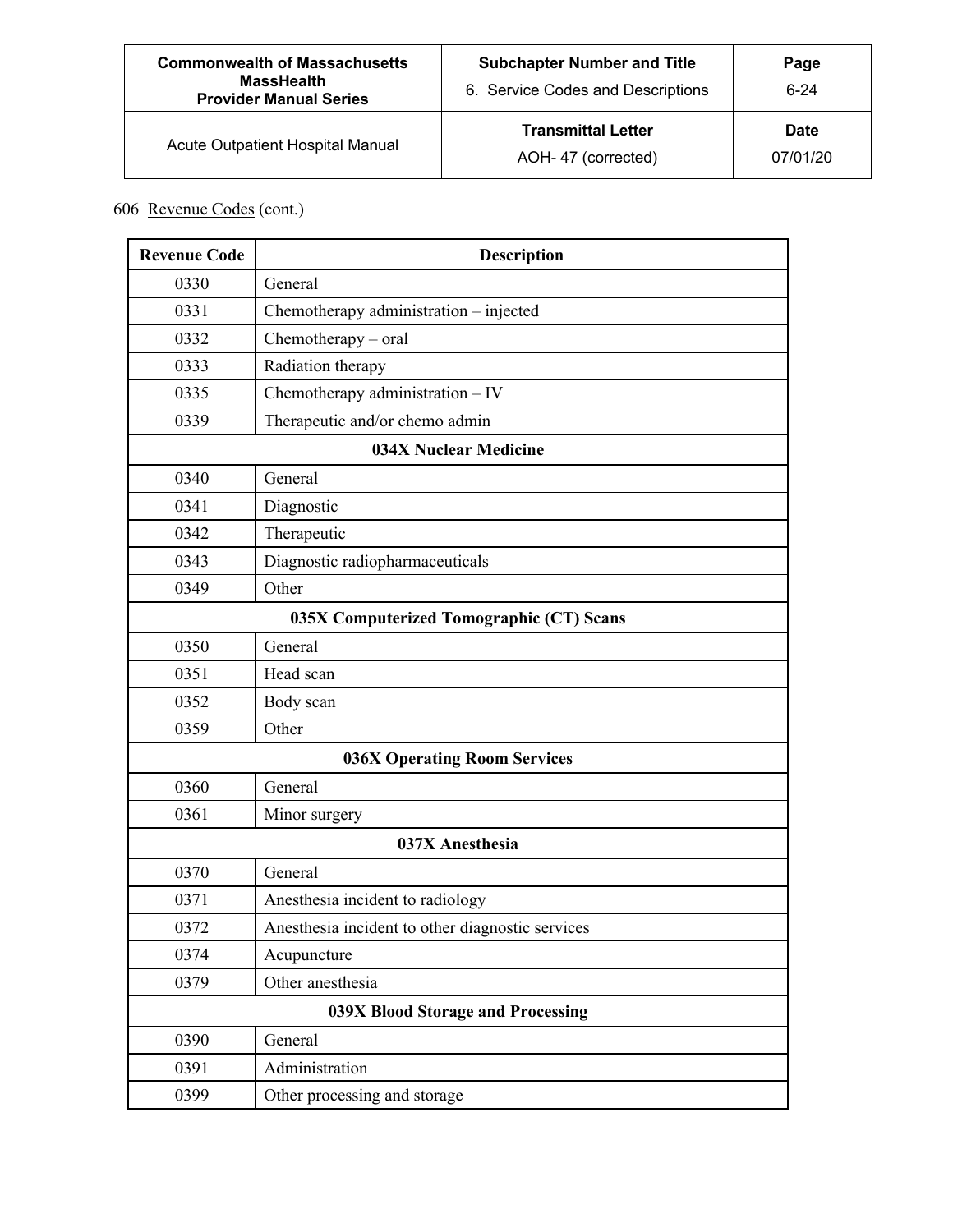| <b>Commonwealth of Massachusetts</b><br><b>MassHealth</b><br><b>Provider Manual Series</b> | <b>Subchapter Number and Title</b><br>6. Service Codes and Descriptions | Page<br>$6 - 25$        |
|--------------------------------------------------------------------------------------------|-------------------------------------------------------------------------|-------------------------|
| Acute Outpatient Hospital Manual                                                           | <b>Transmittal Letter</b><br>AOH-47 (corrected)                         | <b>Date</b><br>07/01/20 |

| <b>Revenue Code</b>            | <b>Description</b>                 |  |
|--------------------------------|------------------------------------|--|
|                                | <b>040X Other Imaging Services</b> |  |
| 0400                           | General                            |  |
| 0401                           | Diagnostic mammography             |  |
| 0402                           | Ultrasound                         |  |
| 0403                           | Screening mammography              |  |
| 0404                           | Positron emission tomography (PET) |  |
| 0409                           | Other imaging services             |  |
|                                | 041X Respiratory Services          |  |
| 0410                           | General                            |  |
| 0412                           | Inhalation services                |  |
| 0413                           | Hyperbaric oxygen therapy          |  |
| 0419                           | Other                              |  |
|                                | 042X Physical Therapy              |  |
| 0420                           | General                            |  |
| 0421                           | Visit charge                       |  |
| 0423                           | Group charge                       |  |
| 0424                           | Evaluation or reevaluation         |  |
| 0429                           | Other physical therapy             |  |
|                                | 043X Occupational Therapy          |  |
| 0430                           | General                            |  |
| 0431                           | Visit charge                       |  |
| 0433                           | Group rate                         |  |
| 0434                           | Evaluation or reevaluation         |  |
| 0439                           | Other occupational therapy         |  |
| 044X Speech-Language Pathology |                                    |  |
| 0440                           | General                            |  |
| 0441                           | Visit charge                       |  |
| 0443                           | Group rate                         |  |
| 0444                           | Evaluation or reevaluation         |  |
| 0449                           | Other speech therapy               |  |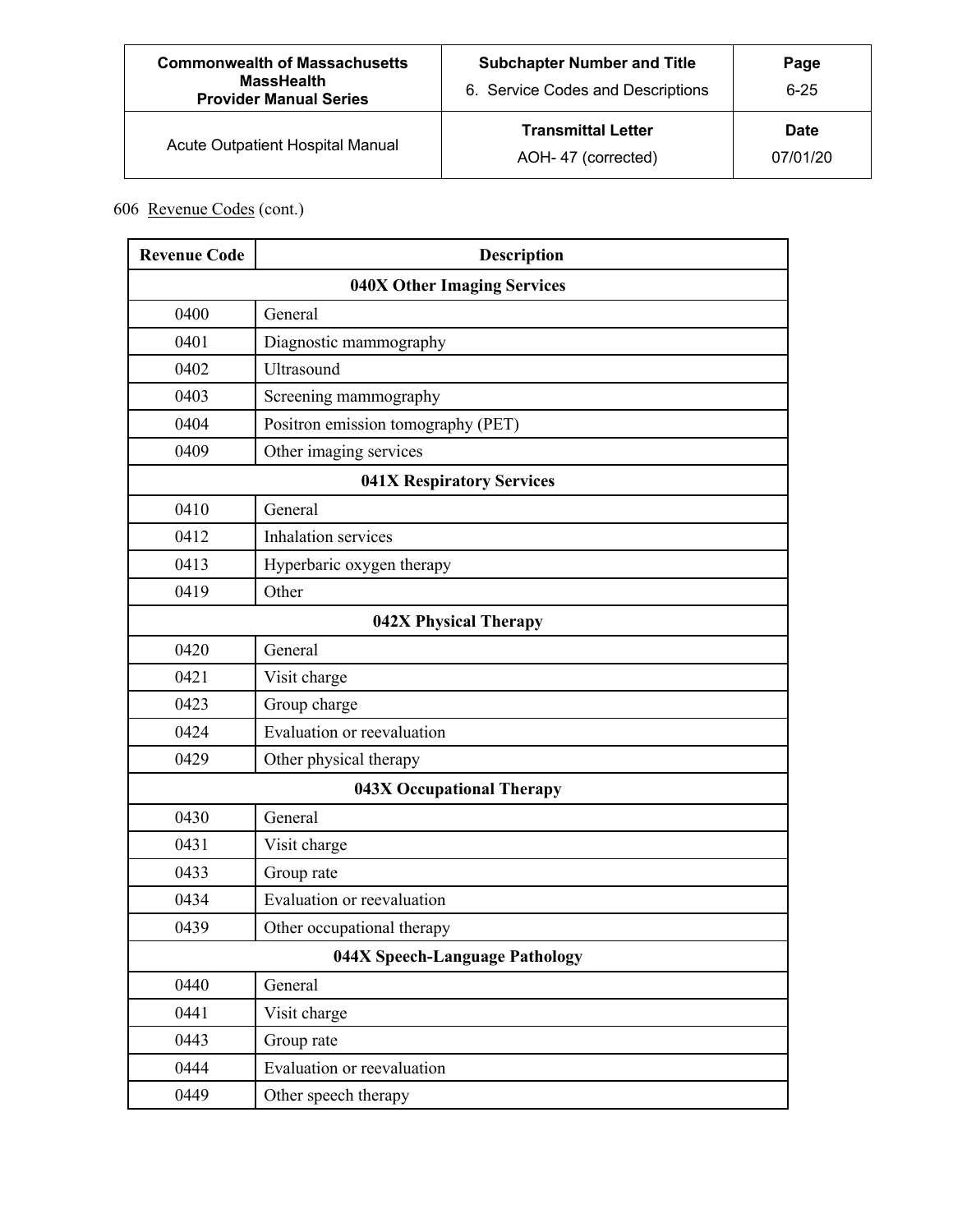| <b>Commonwealth of Massachusetts</b><br><b>MassHealth</b><br><b>Provider Manual Series</b> | <b>Subchapter Number and Title</b><br>6. Service Codes and Descriptions | Page<br>$6 - 26$        |
|--------------------------------------------------------------------------------------------|-------------------------------------------------------------------------|-------------------------|
| Acute Outpatient Hospital Manual                                                           | <b>Transmittal Letter</b><br>AOH-47 (corrected)                         | <b>Date</b><br>07/01/20 |

| <b>Revenue Code</b> | <b>Description</b>                                 |  |
|---------------------|----------------------------------------------------|--|
|                     | 045X Emergency Room                                |  |
| 0450                | General                                            |  |
| 0451                | <b>EMTALA Emergency Medical Screening services</b> |  |
| 0452                | ER beyond EMTALA screening                         |  |
| 0456                | Urgent care                                        |  |
| 0459                | Other ER                                           |  |
|                     | <b>046X Pulmonary Function</b>                     |  |
| 0460                | General                                            |  |
| 0469                | Other                                              |  |
|                     | 047X Audiology                                     |  |
| 0470                | General                                            |  |
| 0471                | Diagnostic                                         |  |
| 0472                | Treatment                                          |  |
| 0479                | Other                                              |  |
|                     | 048X Cardiology                                    |  |
| 0480                | General                                            |  |
| 0481                | Cardiac catheterization lab                        |  |
| 0482                | <b>Stress test</b>                                 |  |
| 0483                | Echocardiology                                     |  |
| 0489                | Other                                              |  |
|                     | 049X Ambulatory Surgical Care                      |  |
| 0490                | General                                            |  |
| 0499                | Other                                              |  |
| 050X Outpatient     |                                                    |  |
| 0500                | General                                            |  |
| 0509                | Other                                              |  |
| 051X Clinic         |                                                    |  |
| 0510                | General                                            |  |
| 0512                | Dental clinic                                      |  |
| 0513                | Psychiatric clinic                                 |  |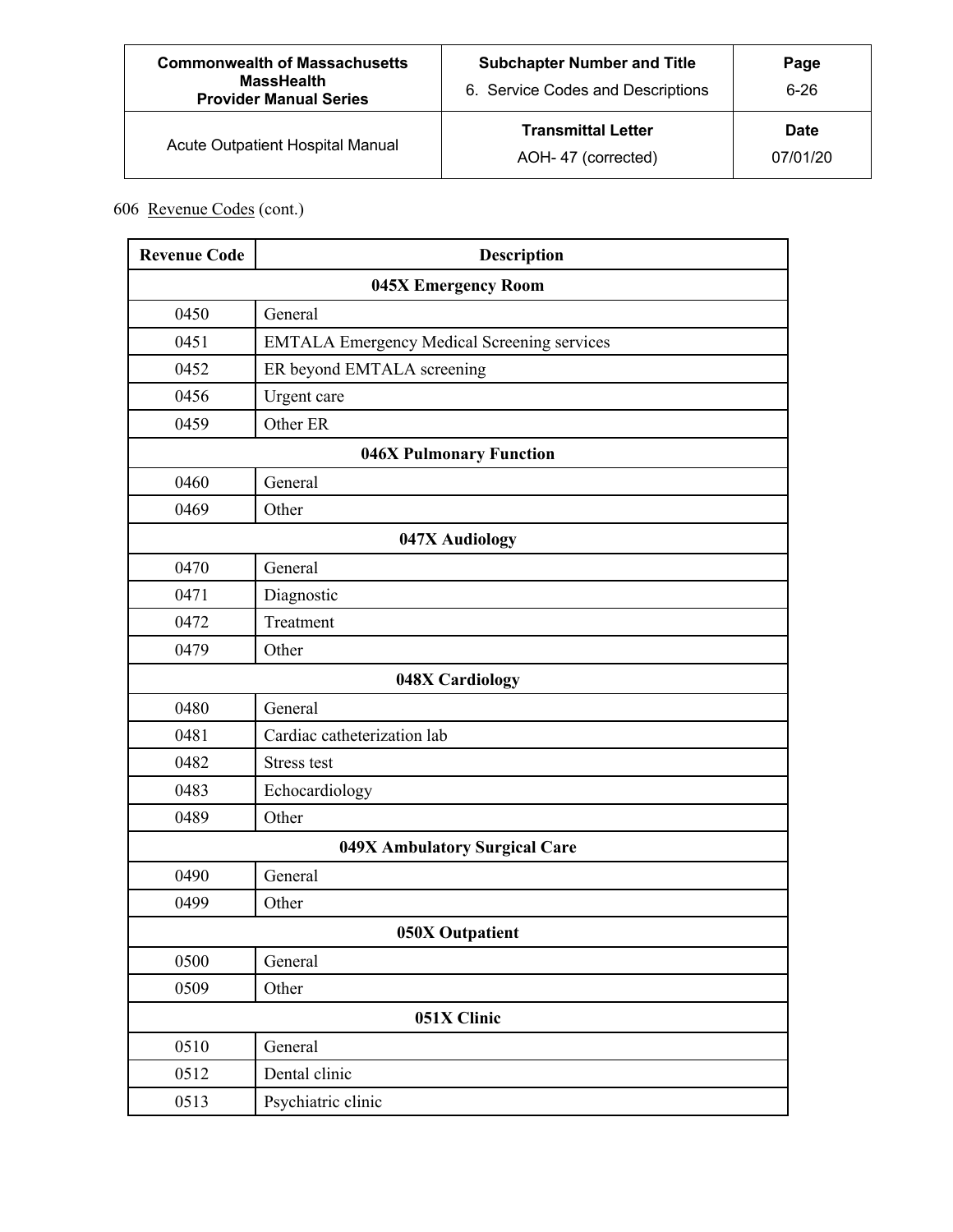| <b>Commonwealth of Massachusetts</b><br><b>MassHealth</b><br><b>Provider Manual Series</b> | <b>Subchapter Number and Title</b><br>6. Service Codes and Descriptions | Page<br>$6 - 27$        |
|--------------------------------------------------------------------------------------------|-------------------------------------------------------------------------|-------------------------|
| Acute Outpatient Hospital Manual                                                           | <b>Transmittal Letter</b><br>AOH-47 (corrected)                         | <b>Date</b><br>07/01/20 |

| <b>Revenue Code</b>                       | Description                                    |  |
|-------------------------------------------|------------------------------------------------|--|
| 0514                                      | OB/GYN                                         |  |
| 0515                                      | Pediatric clinic                               |  |
| 0516                                      | Urgent care clinic                             |  |
| 0517                                      | Family practice clinic                         |  |
| 0519                                      | Other                                          |  |
|                                           | 053X Osteopathic Services                      |  |
| 0530                                      | General                                        |  |
| 0531                                      | Osteopathic therapy                            |  |
| 0539                                      | Other osteopathic services                     |  |
| <b>061X Magnetic Resonance Technology</b> |                                                |  |
| 0610                                      | General                                        |  |
| 0611                                      | MRI-brain                                      |  |
| 0612                                      | MRI - spinal cord                              |  |
| 0614                                      | Other MRI                                      |  |
| 0615                                      | MRA head and neck                              |  |
| 0616                                      | MRA lower extremities                          |  |
| 0618                                      | Other MRA                                      |  |
| 0619                                      | Other MRT                                      |  |
|                                           | 062X Medical/Surgical Supplies                 |  |
| 0621                                      | Supplies incident to radiology                 |  |
| 0622                                      | Supplies incident to other diagnostic services |  |
| 0623                                      | Surgical dressings                             |  |
| 063X Pharmacy                             |                                                |  |
| 0631                                      | Single source drug                             |  |
| 0632                                      | Multiple source drug                           |  |
| 0633                                      | Restrictive prescription                       |  |
| 0634                                      | EPO less than 10,000 units                     |  |
| 0635                                      | EPO, 10,000 or more units                      |  |
| 0636                                      | Drugs requiring detail coding                  |  |
| 0637                                      | Self-administered drugs                        |  |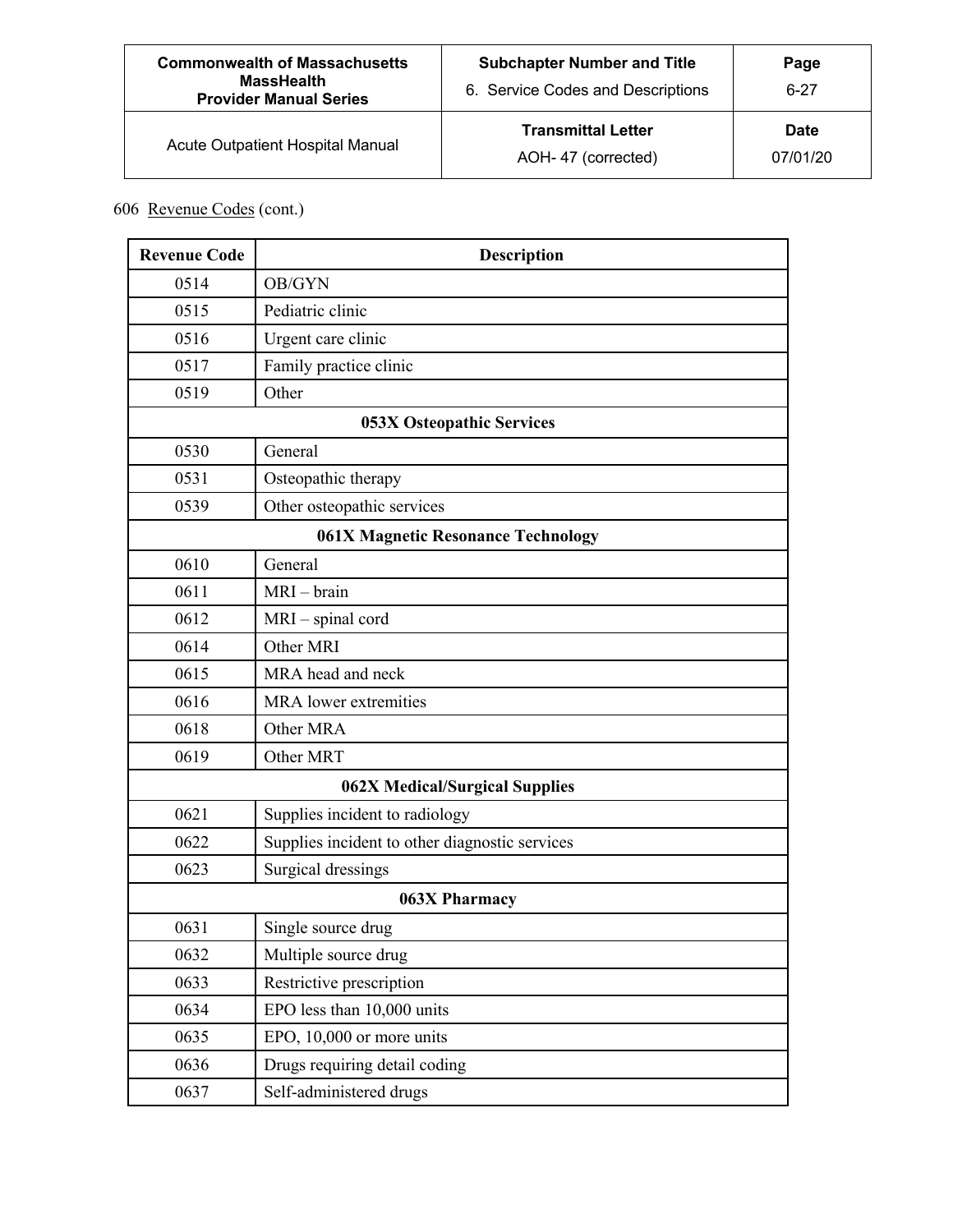| <b>Commonwealth of Massachusetts</b><br><b>MassHealth</b><br><b>Provider Manual Series</b> | <b>Subchapter Number and Title</b><br>6. Service Codes and Descriptions | Page<br>$6-28$          |
|--------------------------------------------------------------------------------------------|-------------------------------------------------------------------------|-------------------------|
| Acute Outpatient Hospital Manual                                                           | <b>Transmittal Letter</b><br>AOH-47 (corrected)                         | <b>Date</b><br>07/01/20 |

| <b>Revenue Code</b>                    | <b>Description</b>        |  |  |
|----------------------------------------|---------------------------|--|--|
|                                        | 068X Trauma Response      |  |  |
| 0681                                   | Level I                   |  |  |
| 0682                                   | Level II                  |  |  |
| 0683                                   | Level III                 |  |  |
| 0684                                   | Level IV                  |  |  |
| 0689                                   | Other trauma response     |  |  |
| 070X Cast Room                         |                           |  |  |
| 0700                                   | General                   |  |  |
| 071X Recovery Room                     |                           |  |  |
| 0710                                   | General                   |  |  |
| 072X Labor Room/Delivery               |                           |  |  |
| 0720                                   | General                   |  |  |
| 0721                                   | Labor                     |  |  |
| 0722                                   | Delivery                  |  |  |
| 0723                                   | Circumcision              |  |  |
| 0724                                   | Birthing center           |  |  |
| 0729                                   | Other labor room/delivery |  |  |
|                                        | 073X EKG/ECG              |  |  |
| 0730                                   | General                   |  |  |
| 0731                                   | Holter monitor            |  |  |
| 0732                                   | Telemetry                 |  |  |
| 0739                                   | Other EKG/ECG             |  |  |
|                                        | <b>074X EEG</b>           |  |  |
| 0740                                   | General                   |  |  |
| 075X Gastroenterology                  |                           |  |  |
| 0750                                   | General                   |  |  |
| <b>760X Treatment/Observation Room</b> |                           |  |  |
| 0760                                   | General                   |  |  |
| 0761                                   | Treatment room            |  |  |
| 0762                                   | Observation hours         |  |  |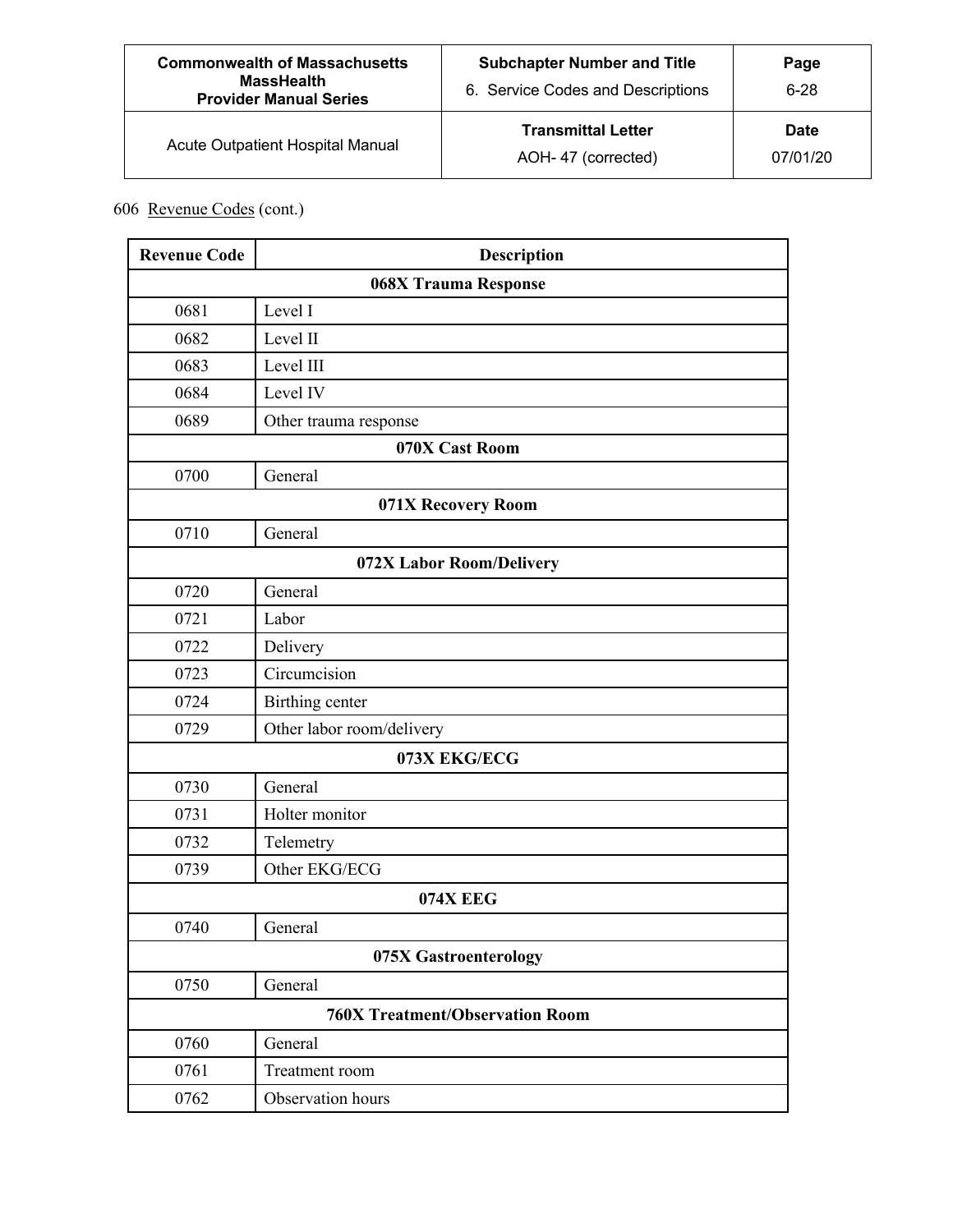| <b>Commonwealth of Massachusetts</b><br><b>MassHealth</b><br><b>Provider Manual Series</b> | <b>Subchapter Number and Title</b><br>6. Service Codes and Descriptions | Page<br>$6 - 29$        |
|--------------------------------------------------------------------------------------------|-------------------------------------------------------------------------|-------------------------|
| Acute Outpatient Hospital Manual                                                           | <b>Transmittal Letter</b><br>AOH-47 (corrected)                         | <b>Date</b><br>07/01/20 |

| <b>Revenue Code</b>      | <b>Description</b>                         |  |
|--------------------------|--------------------------------------------|--|
| 0769                     | Other specialty services                   |  |
| 077X Preventive Services |                                            |  |
| 0770                     | General                                    |  |
| 0771                     | Vaccine administration                     |  |
|                          | 079X Extra-Corporeal Shock Wave Therapy    |  |
| 0790                     | Extra-Corporeal Shock wave therapy-general |  |
| 082X Hemodialysis        |                                            |  |
| 0820                     | General                                    |  |
| 0821                     | Hemodialysis composite/other rate          |  |
| 0825                     | <b>Support Services</b>                    |  |
| 0826                     | Shorter duration                           |  |
| 0829                     | Other outpatient Hemodialysis              |  |
|                          | <b>083X Peritoneal Dialysis</b>            |  |
| 0830                     | General                                    |  |
| 0831                     | Peritoneal composite/other rate            |  |
| 0835                     | <b>Support Services</b>                    |  |
| 0839                     | Other outpatient peritoneal dialysis       |  |
| 084X CAPD                |                                            |  |
| 0840                     | General                                    |  |
| 0841                     | CAPD composite/other rate                  |  |
| 0845                     | <b>Support Services</b>                    |  |
| 0849                     | Other                                      |  |

| 085X CCPD                                  |                           |  |
|--------------------------------------------|---------------------------|--|
| 0850                                       | General                   |  |
| 0851                                       | CCPD composite/other rate |  |
| 0855                                       | <b>Support Services</b>   |  |
| 0859                                       | Other                     |  |
| 090X Behavioral Health Treatments/Services |                           |  |
| 0900                                       | General                   |  |